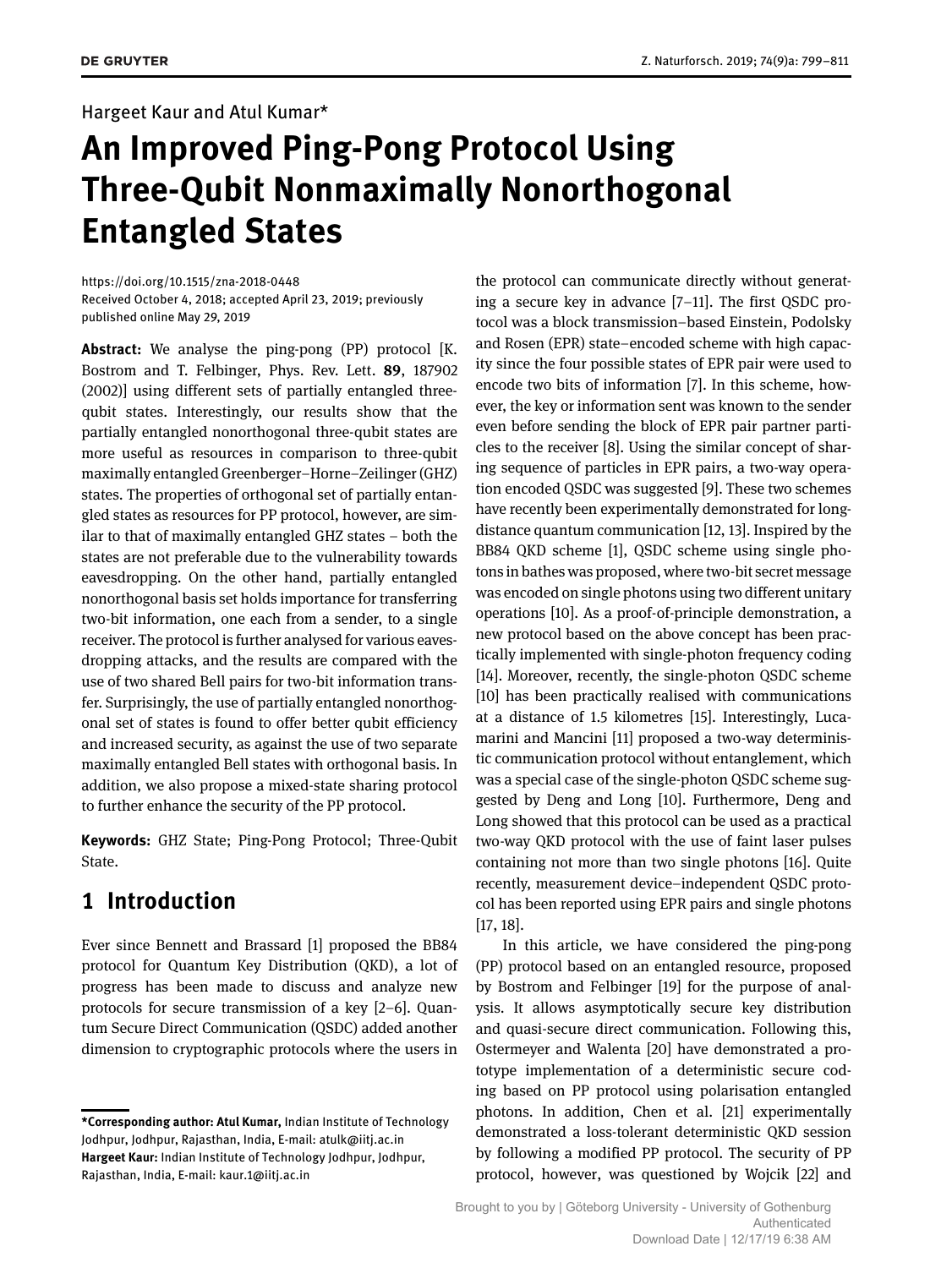Zhang et al. [23]. Furthermore, Cai [24] implemented a denial-of-service (DoS) attack on the protocol and also suggested improvements to protect the protocol against this attack. On similar lines, an invisible photon eavesdropping attack was proposed on the protocol, and modifications to avoid this attack were also suggested [25]. A seminal contribution in this regard was the proposal of addition of quantum dialogue version to PP protocol so as to prevent Intercept-and-Resend (IR) attack on the travel photons [26]. Although many different eavesdropping operations were studied to attack PP protocol, it proved secure for the ideal case of a perfect quantum channel [27–30]. For imperfect and noisy channels, however, there was no general security proof existing initially, and hence many modified versions of the control mode were suggested to improve the security of the protocol [26, 31–33]. Later, experimentally feasible modification to the protocol were proposed which proved its security in noisy and lossy channels as well [34].

As the protocol was proved a quasi-secure means of direct communication in a two-party system, many multiparty extensions of the protocol were proposed [35–37]. Chamoli and Bhandari [35] showed that Greenberger– Horne–Zeilinger (GHZ) states can be used to send threebit information where one-bit information can be sent by sender 1 and two-bit information can be sent by sender 2 to a common receiver. Naseri [38] commented on this protocol by pointing out that if one of the sender is dishonest, he or she can very easily know the information being sent by the other sender, without being caught. For two-qubit entanglement based on *ψ* and *ϕ* Bell states, Pavicic [39] has shown that in most quantum direct communication protocols an eavesdropper is able to distinguish between *ψ* and *ϕ* states without disturbing the desired message in the message mode and without being detected in the control mode [39]. The modified version of control mode, however, is able to detect an eavesdropper performing Pavicic's attack on quantum direct communication protocols using Bell states [32, 33].

In this article, we demonstrate that Pavicic attack leads to a much bigger threat to the PP protocol proposed by Chamoli and Bhandari [35] for communicating three bits of information. Further, in general, quantum quasi-secure direct communication protocols utilise maximally entangled states such as two-qubit Bell states or three-qubit GHZ states for quasi-secure transmission of messages and secure transmission of quantum key from a sender to a receiver. We therefore, raise a question of analysing the usefulness of three-qubit partially entangled states for the PP protocol. For this, we use two different sets of partially entangled three-qubit orthogonal and non

orthogonal states. Our analysis shows that the use of set of orthogonal partially entangled three-qubit states for PP protocol leads to similar results as can be obtained by using maximally entangled three-qubit GHZ states. Moreover, we found that the use of nonorthogonal set of partially entangled states for PP protocol is preferable over the use of orthogonal set of partially entangled states. Interestingly, for communicating two bits of information, the nonorthogonal set of states further offer enhanced security and better qubit efficiency [40] over two two-qubit Bell states. Clearly, the enhanced security and efficiency comes at the cost of performing positive operator-valued measurements for distinguishing the nonorthogonal states. During the analysis of various Eavesdropping attacks, we further demonstrate that an eavesdropper gets caught in control mode, message mode and/or Quantum Bit Error Rate (QBER) evaluation with better prospects, whenever partially entangled nonorthogonal set of states are shared between the users instead of two Bell states. However, for Nguyen's attack [26, 41], we find that our states are vulnerable to IR attack in a similar manner as two-qubit Bell states. In addition, we demonstrate that a more secure protocol can be formulated by randomly sharing maximally entangled GHZ state along with a partially entangled three-qubit state.

# **2 Failure of Ping Pong Protocol to Transfer Three-Bit Information**

Chamoli and Bhandari [35] proposed a PP protocol with three-qubit GHZ state as the initial resource where the receiver can simultaneously receive three-bit information from two parties. For this, Alice prepares the initial state in any of the following GHZ states:

$$
|\psi_{1,2}\rangle = \frac{1}{\sqrt{2}}(|010\rangle \pm |101\rangle)_{ABC}
$$
  

$$
|\psi_{3,4}\rangle = \frac{1}{\sqrt{2}}(|100\rangle \pm |011\rangle)_{ABC}
$$
  

$$
|\psi_{5,6}\rangle = \frac{1}{\sqrt{2}}(|000\rangle \pm |111\rangle)_{ABC}
$$
  

$$
|\psi_{7,8}\rangle = \frac{1}{\sqrt{2}}(|110\rangle \pm |001\rangle)_{ABC}
$$
 (1)

After preparing the three-qubit state, Alice sends particles *B* and *C* (travel photons) to Bob and Charlie, respectively, retaining particle *A* (home photon) with her. In control mode, Bob and Charlie simply measure the polarisation of their photons in the computational basis and inform Alice about their measurement outcomes via a public channel. Alice also measures the polarisation of her home photon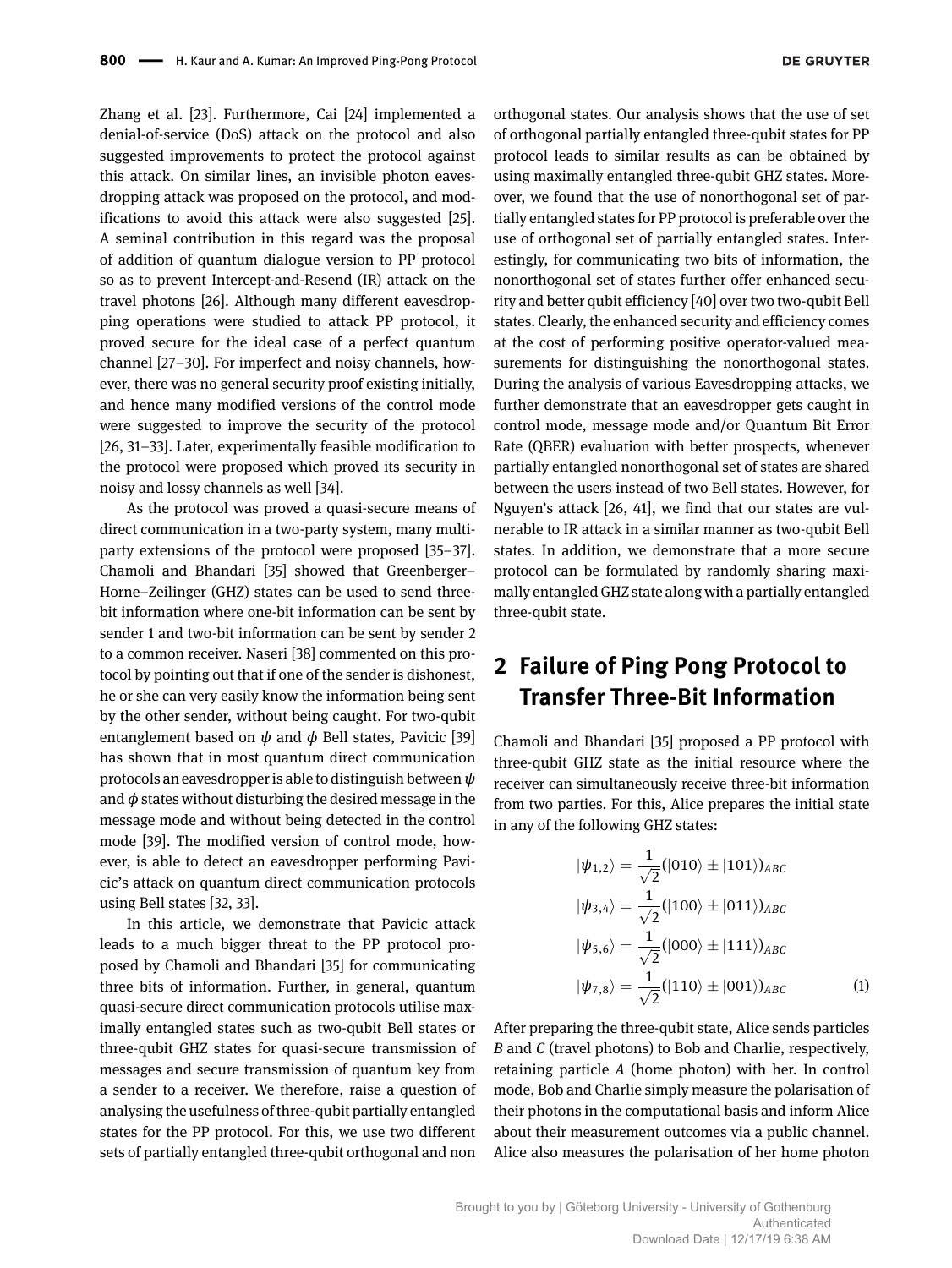and verifies if the measurement results are consistent with the initial shared state. In case of inconsistency of results, eavesdropping is suspected, and communication is terminated. In message mode, Charlie performs one of the four unitary operations on his particle *C*, i.e.  $I = |0\rangle\langle 0|$  +  $|1\rangle\langle 1|, \sigma_x = |0\rangle\langle 1| + |1\rangle\langle 0|, i\sigma_y = |0\rangle\langle 1| - |1\rangle\langle 0|,$  or  $\sigma_z =$  $|0\rangle\langle 0| - |1\rangle\langle 1|$  to encode two-bit information 00, 01, 10, or 11, respectively. Similarly, Bob performs either *I* or *iσ<sup>y</sup>* on his particle *B* to encode one-bit information. These eight operations have been constructed while studying general superdense coding protocol between multiparties [42]. After performing their individual unitary operations on both the travel photons *B* and *C*, Bob and Charlie send them back to Alice, who then performs a three-qubit GHZ state measurement to distinguish the eight different set of encodings. For eavesdropping, Chamoli and Bhandari [35] considered an attack, where Eve prepares four auxiliary photons  $(B_x, B_y, C_x, \text{and } C_y)$  with two ancilla photons in the state  $|v v\rangle_{B_x C_x}$  and the other two ancilla photons in the state |00⟩*ByC<sup>y</sup>* (where "*v*" denotes vacuum). As per her strategy, Eve combines two of the auxiliary modes  $(|v0\rangle_{B_xB_y})$  with the particle *B* and the remaining two  $(|v0\rangle_{C_xC_y})$  with the particle *C*. Eve's operations on the combined state lead to 50 % channel loss in the control mode, 25 % of which occurs due to travel photon *B* sent to Bob and the remaining 25 % occurs due to travel photon *C* sent to Charlie. Moreover, by performing such an attack, Eve also gets detected in the message mode, due to induced channel loss, in 50 % of the cases, and by Alice receiving two photons through Bob's and Charlie's channels, in 25 % of the cases. Therefore, they suggested that the protocol with a three-particle GHZ state as the initial shared state stands secure against such an attack [35].

In this section, we show that using the extensions of Pavicic's [39] attack, an eavesdropper can gain vital information without being detected in the control mode. Interestingly, Eve can perform the eavesdropping attack to know two out of the three bits of information communicated securely. If Pavicic's attack is applied by Eve on travel paths of photons *B* and *C*, respectively; in the PP protocol proposed by Chamoli and Bhandari [35], the encoding operations *I* and  $i\sigma_v$  of Bob can be easily distinguished by Eve. Also, two out of the four operations of Charlie could be easily recognised by an eavesdropper without being caught in the control mode. This can be accomplished by Eve if she prepares the same four auxiliary modes  $(B_x, C_x,$  $B_y$  and  $C_y$ ) and attaches them to the travel photons *B* and *C*. The proposed attack operation for two travel photons can be given as

$$
P = P_{BB_xB_y} \otimes P_{CC_xC_y}
$$

where

$$
P_{BB_xB_y} = CNOT_{BB_y}(CNOT_{BB_x} \otimes I_{B_y})(I_B \otimes PBS_{B_xB_y})
$$
  
\n
$$
\times CNOT_{BB_y}(CNOT_{BB_x} \otimes I_{B_y})(I_B \otimes H_{B_x} \otimes H_{B_y})
$$
  
\n
$$
P_{CC_xC_y} = CNOT_{CC_y}(CNOT_{CC_x} \otimes I_{C_y})(I_C \otimes PBS_{B_xB_y})
$$
  
\n
$$
\times CNOT_{CC_y}(CNOT_{CC_x} \otimes I_{C_y})(I_C \otimes H_{C_x} \otimes H_{C_y})
$$
  
\n(2)

Eve performs attack *P* on the travel photons when they are sent from Alice to Bob and Charlie. After Bob and Charlie encode their information and send travel photons back to Alice, Eve performs  $P^\dagger$  on photons  $B$  and  $C$  where  $P^\dagger$  is conjugate transpose of *P*. The presence of Eve goes undetected in control mode, as the correlation of the initial shared state is undisturbed by the attack *P*. Assuming that three parties share the GHZ state  $|\psi_1\rangle_{ABC}$  [from (1)] as a starting resource, the final state of Alice's and Eve's photons after each encoding operation and attack is as follows:

$$
[P^{\dagger}(I^{B} \otimes I^{C})P]|\psi_{1}\rangle_{ABC}|\nu 0\rangle_{B_{x}B_{y}}|\nu 0\rangle_{C_{x}C_{y}}
$$
\n
$$
= |\psi_{1}\rangle_{ABC}|\nu 0\rangle_{B_{x}B_{y}}|\nu 0\rangle_{C_{x}C_{y}},
$$
\n
$$
[P^{\dagger}(I^{B} \otimes \sigma_{z}^{C})P]|\psi_{1}\rangle_{ABC}|\nu 0\rangle_{B_{x}B_{y}}|\nu 0\rangle_{C_{x}C_{y}}
$$
\n
$$
= |\psi_{2}\rangle_{ABC}|\nu 0\rangle_{B_{x}B_{y}}|\nu 0\rangle_{C_{x}C_{y}},
$$
\n
$$
[P^{\dagger}(I^{B} \otimes \sigma_{x}^{C})P]|\psi_{1}\rangle_{ABC}|\nu 0\rangle_{B_{x}B_{y}}|\nu 0\rangle_{C_{x}C_{y}}
$$
\n
$$
= |\psi_{3}\rangle_{ABC}|\nu 0\rangle_{B_{x}B_{y}}|\nu 0\rangle_{C_{x}C_{y}},
$$
\n
$$
[P^{\dagger}(I^{B} \otimes i\sigma_{y}^{C})P]|\psi_{1}\rangle_{ABC}|\nu 0\rangle_{B_{x}B_{y}}|\nu 0\rangle_{C_{x}C_{y}}
$$
\n
$$
= |\psi_{4}\rangle_{ABC}|\nu 0\rangle_{B_{x}B_{y}}|\nu 0\rangle_{C_{x}C_{y}},
$$
\n
$$
[P^{\dagger}(i\sigma_{y}^{B} \otimes I^{C})P]|\psi_{1}\rangle_{ABC}|\nu 0\rangle_{B_{x}B_{y}}|\nu 0\rangle_{C_{x}C_{y}}
$$
\n
$$
= |\psi_{6}\rangle_{ABC}|0\nu\rangle_{B_{x}B_{y}}|\nu 0\rangle_{C_{x}C_{y}},
$$
\n
$$
[P^{\dagger}(i\sigma_{y}^{B} \otimes \sigma_{z}^{C})P]|\psi_{1}\rangle_{ABC}|\nu 0\rangle_{B_{x}B_{y}}|\nu 0\rangle_{C_{x}C_{y}}
$$
\n
$$
= |\psi_{5}\rangle_{ABC}|0\nu\rangle_{B_{x}B_{y}}|\nu 0\rangle_{C_{x}C_{y}},
$$
\n
$$
[P^{\dagger}(i\sigma_{y}^{B} \otimes \sigma_{x}^{C
$$

Therefore, Eve can conclude that

- − a click of *B<sub>y</sub>* and *C<sub>y</sub>* detectors means either  $I^B$  ⊗  $I^C$  or  $I^B\otimes\sigma_z^C$  has been applied by Bob and Charlie,
- − a click of *B*<sup>*y*</sup> and *C*<sup>*x*</sup> detectors means either  $I^B$  ⊗  $\sigma_x^C$  or  $I^B\otimes i\sigma^C_{\rm y}$  has been applied by Bob and Charlie,
- − a click of  $B_x$  and  $C_y$  detectors means either  $i\sigma_y^B$  ⊗  $I^C$  or  $i\sigma_y^B \otimes \sigma_z^C$  has been applied by Bob and Charlie, and
- $-$  a click of *B*<sub>*x*</sub> and *C*<sub>*x*</sub> detectors means either *iσ*<sup>*B*</sup></sup><sub>*y*</sub> ⊗ *σ*<sup>*C*</sup><sub>*x*</sub> or  $i\sigma_y^B\otimes i\sigma_y^C$  has been applied by Bob and Charlie.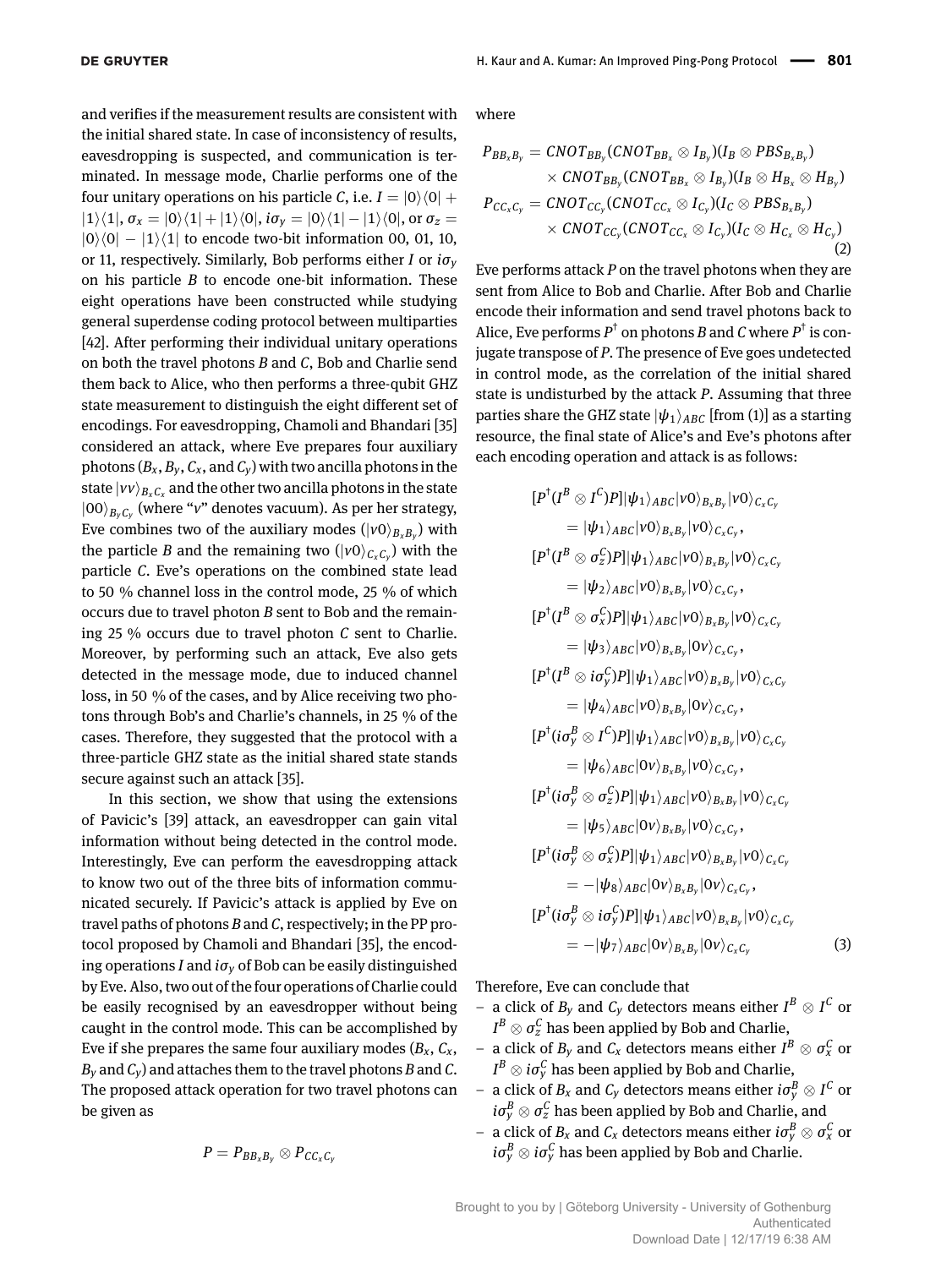Hence, four of eight encoding operations of Bob and Charlie can be distinguished by Eve without being detected as Eve's ancillary states are decoupled from the shared state between Alice, Bob, and Charlie. So, Eve can accurately know two out of three classical bits of information being transferred from Bob, and Charlie to Alice. It can also be easily computed that for Eve's operation set in (2) the mutual information between Alice and Eve, or Bob and Eve, is two bits. Therefore, the protocol becomes highly insecure in terms of information leaked to a third party.

## **3 Use of Partially Entangled States in PP Protocol**

In this section, we analyse the efficiency of partially entangled three-qubit states for PP protocol. For this, we propose to use partially entangled states belonging to the GHZ class, i.e.  $|\chi\rangle = \frac{1}{\sqrt{2}}$ 2 [sin*θ*|000⟩ + sin*θ*|011⟩ −  $\cos\theta|101\rangle + \cos\theta|110\rangle$ . The reason for selecting partially entangled  $|\chi\rangle$  states over partially entangled generalised GHZ states, i.e.  $|\psi\rangle_{GHZ} = \sin\theta|000\rangle + \cos\theta|111\rangle$ , lies in the fact that the nonlocal correlations between qubits in  $|\chi\rangle$  states are always more in comparison to the nonlocal correlations between qubits in  $|\psi\rangle_{GHZ}$ states. For example, considering quantum discord as a measure of nonclassical correlations for a quantum system, Figure 1 shows the comparison between the value of discord for  $|χ\rangle$  and  $|ψ\rangle$ <sub>*GHZ*</sub> states. Clearly, the value of quantum discord for  $|\chi\rangle$  states exceeds that of GHZ class states for any given value of the state parameter *θ*.



**Figure 1:** Comparison of quantum discord for generalised GHZ and |χ⟩ states.

#### **3.1 Nonmaximally Entangled States with Orthogonal Basis**

The above protocol can also be accomplished if Alice, Bob, and Charlie share one of the following nonmaximally entangled orthonormal set of states:

$$
|\chi_{1}\rangle = \frac{1}{\sqrt{2}} [\sin\theta|000\rangle + \sin\theta|101\rangle + \cos\theta|110\rangle
$$
  
\n
$$
-\cos\theta|011\rangle]_{ABC}
$$
  
\n
$$
|\chi_{2}\rangle = \frac{1}{\sqrt{2}} [\sin\theta|000\rangle - \sin\theta|101\rangle + \cos\theta|110\rangle
$$
  
\n
$$
+\cos\theta|011\rangle]_{ABC}
$$
  
\n
$$
|\chi_{3}\rangle = \frac{1}{\sqrt{2}} [\sin\theta|001\rangle + \sin\theta|100\rangle + \cos\theta|111\rangle
$$
  
\n
$$
-\cos\theta|010\rangle]_{ABC}
$$
  
\n
$$
|\chi_{4}\rangle = \frac{1}{\sqrt{2}} [\sin\theta|001\rangle - \sin\theta|100\rangle + \cos\theta|111\rangle
$$
  
\n
$$
+\cos\theta|010\rangle]_{ABC}
$$
  
\n
$$
|\chi_{5}\rangle = \frac{1}{\sqrt{2}} [\sin\theta|010\rangle + \sin\theta|111\rangle + \cos\theta|100\rangle
$$
  
\n
$$
-\cos\theta|001\rangle]_{ABC}
$$
  
\n
$$
|\chi_{6}\rangle = \frac{1}{\sqrt{2}} [\sin\theta|010\rangle - \sin\theta|111\rangle + \cos\theta|100\rangle
$$
  
\n
$$
+\cos\theta|001\rangle]_{ABC}
$$
  
\n
$$
|\chi_{7}\rangle = \frac{1}{\sqrt{2}} [\sin\theta|011\rangle + \sin\theta|110\rangle + \cos\theta|101\rangle
$$
  
\n
$$
-\cos\theta|000\rangle]_{ABC}
$$
  
\n
$$
|\chi_{8}\rangle = \frac{1}{\sqrt{2}} [\sin\theta|011\rangle - \sin\theta|110\rangle + \cos\theta|101\rangle
$$
  
\n
$$
+\cos\theta|000\rangle]_{ABC}
$$
  
\n(4)

After preparing the three particles *A*, *B*, and *C* in one of the above states, Alice sends particle *B* to Bob and particle *C* to Charlie, retaining particle *A* (home photon) with her. The control mode is the same as presented by Chamoli and Bhandari [35]. In message mode, Charlie performs either of the four unitary operations (*I*, *σx*, *iσy*, or *σz*) on his particle *C* to encode two-bit information 00, 01, 10, and 11, respectively. Similarly, Bob performs *I* or  $\sigma_x$  on his particle *B* to encode one-bit information. After performing these operations, Bob and Charlie send back their respective photons to Alice, who then performs a joint three-qubit measurement or consecutive single-qubit and Bell basis measurement to find out the operations performed by Bob and Charlie.

Assuming that the three parties share the state |χ1⟩*ABC* in the beginning of the protocol and Eve performs the same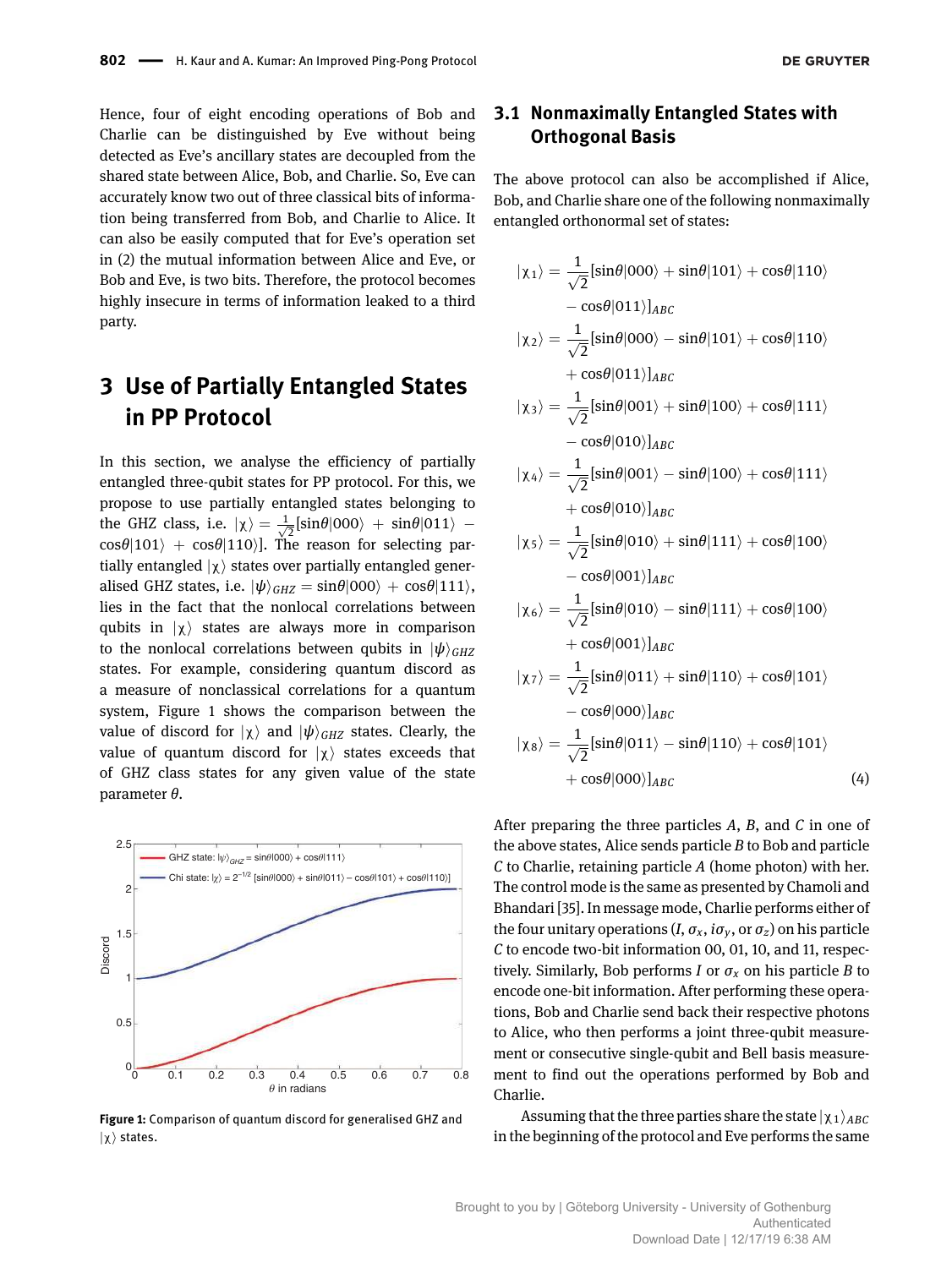attack operation  $P$  and  $P^{\dagger}$  on travel photons as in (2), the final state evolves as follows:

$$
[P^{\dagger}(I^{B} \otimes I^{C})P]|\chi_{1}\rangle_{ABC} |V0\rangle_{B_{x}B_{y}} |V0\rangle_{C_{x}C_{y}}
$$
\n
$$
= |\chi_{1}\rangle_{ABC} |V0\rangle_{B_{x}B_{y}} |V0\rangle_{C_{x}C_{y}},
$$
\n
$$
[P^{\dagger}(I^{B} \otimes \sigma_{z}^{C})P]|\chi_{1}\rangle_{ABC} |V0\rangle_{B_{x}B_{y}} |V0\rangle_{C_{x}C_{y}}
$$
\n
$$
= |\chi_{2}\rangle_{ABC} |V0\rangle_{B_{x}B_{y}} |V0\rangle_{C_{x}C_{y}},
$$
\n
$$
[P^{\dagger}(I^{B} \otimes \sigma_{x}^{C})P]|\chi_{1}\rangle_{ABC} |V0\rangle_{B_{x}B_{y}} |V0\rangle_{C_{x}C_{y}}
$$
\n
$$
= |\chi_{3}\rangle_{ABC} |V0\rangle_{B_{x}B_{y}} |0V\rangle_{C_{x}C_{y}},
$$
\n
$$
[P^{\dagger}(I^{B} \otimes i\sigma_{y}^{C})P]|\chi_{1}\rangle_{ABC} |V0\rangle_{B_{x}B_{y}} |V0\rangle_{C_{x}C_{y}}
$$
\n
$$
= -|\chi_{4}\rangle_{ABC} |V0\rangle_{B_{x}B_{y}} |0V\rangle_{C_{x}C_{y}},
$$
\n
$$
[P^{\dagger}(\sigma_{x}^{B} \otimes I^{C})P]|\chi_{1}\rangle_{ABC} |V0\rangle_{B_{x}B_{y}} |V0\rangle_{C_{x}C_{y}},
$$
\n
$$
[P^{\dagger}(\sigma_{x}^{B} \otimes \sigma_{z}^{C})P]|\chi_{1}\rangle_{ABC} |V0\rangle_{B_{x}B_{y}} |V0\rangle_{C_{x}C_{y}}
$$
\n
$$
= |\chi_{6}\rangle_{ABC} |0V\rangle_{B_{x}B_{y}} |V0\rangle_{C_{x}C_{y}},
$$
\n
$$
[P^{\dagger}(\sigma_{x}^{B} \otimes \sigma_{x}^{C})P]|\chi_{1}\rangle_{ABC} |V0\rangle_{B_{x}B_{y}} |V0\rangle_{C_{x}C_{y}}
$$
\n
$$
= |\chi_{7}\rangle_{ABC} |0V\rangle_{B_{x}B_{
$$

Thus, Eve infers that

- − a click of *B<sub>y</sub>* and *C<sub>y</sub>* detectors means either  $I^B$  ⊗  $I^C$  or  $I^B\otimes\sigma_z^C$  has been applied by Bob and Charlie,
- − a click of *B*<sup>*y*</sup> and *C*<sup>*x*</sup> detectors means either  $I^B$  ⊗  $\sigma^C_x$  or  $I^B\otimes i\sigma^C_{\rm y}$  has been applied by Bob and Charlie,
- $-$  a click of *B<sub>x</sub>* and *C<sub>y</sub>* detectors means either *σ*<sup>*B*</sup><sub>*x*</sub> ⊗ *I<sup>C</sup>* or  $\sigma _{_{X}}^{B}\otimes \sigma _{z}^{C}$  has been applied by Bob and Charlie, and
- $-$  a click of *B*<sub>*x*</sub> and *C<sub><i>x*</sub></sub> detectors means either *σ*<sup>*R*</sup><sub>*x*</sub> ⊗ *σ*<sup>*C*</sup><sub>*x*</sub> or  $\sigma_x^B \otimes i \sigma_y^C$  has been applied by Bob and Charlie.

Similar to the previous case, Eve can accurately get two out of three classical bits of information being transferred from Bob and Charlie to Alice without being detected in the control mode. Therefore, by sharing a nonmaximally entangled state, the PP protocol remains vulnerable to the attack in (2). We found that if we start with a set of nonmaximally entangled nonorthogonal states, then the amount of information leaked to the eavesdropper can be significantly reduced. Therefore, we propose a PP protocol for transfer of three-bit information using nonmaximally entangled nonorthogonal basis.

#### **3.2 Nonmaximally Entangled States with Nonorthogonal Basis**

For this, let Alice prepare one of the following states (any four of which form an orthonormal set):

$$
|\omega_1\rangle = \frac{1}{\sqrt{2}} [\sin\theta|000\rangle + \sin\theta|011\rangle + \cos\theta|101\rangle
$$
  
\n
$$
- \cos\theta|110\rangle]_{ABC}
$$
  
\n
$$
|\omega_2\rangle = \frac{1}{\sqrt{2}} [\sin\theta|000\rangle + \sin\theta|011\rangle - \cos\theta|101\rangle
$$
  
\n
$$
+ \cos\theta|110\rangle]_{ABC}
$$
  
\n
$$
|\omega_3\rangle = \frac{1}{\sqrt{2}} [\sin\theta|000\rangle - \sin\theta|011\rangle + \cos\theta|101\rangle
$$
  
\n
$$
+ \cos\theta|110\rangle]_{ABC}
$$
  
\n
$$
|\omega_4\rangle = \frac{1}{\sqrt{2}} [\sin\theta|000\rangle - \sin\theta|011\rangle - \cos\theta|101\rangle
$$
  
\n
$$
- \cos\theta|110\rangle]_{ABC}
$$
  
\n
$$
|\omega_5\rangle = \frac{1}{\sqrt{2}} [\sin\theta|001\rangle + \sin\theta|010\rangle + \cos\theta|100\rangle
$$
  
\n
$$
- \cos\theta|111\rangle]_{ABC}
$$
  
\n
$$
|\omega_6\rangle = \frac{1}{\sqrt{2}} [\sin\theta|001\rangle + \sin\theta|010\rangle - \cos\theta|100\rangle
$$
  
\n
$$
+ \cos\theta|111\rangle]_{ABC}
$$
  
\n
$$
|\omega_8\rangle = \frac{1}{\sqrt{2}} [\sin\theta|001\rangle - \sin\theta|010\rangle + \cos\theta|100\rangle
$$
  
\n
$$
- \cos\theta|111\rangle]_{ABC}
$$
  
\n
$$
|\omega_8\rangle = \frac{1}{\sqrt{2}} [\sin\theta|001\rangle - \sin\theta|010\rangle - \cos\theta|100\rangle
$$
  
\n
$$
- \cos\theta|111\rangle]_{ABC}
$$
  
\n(6)

After preparing the three particles *A*, *B*, and *C* in one of the above states, Alice sends particle *B* to Bob and particle *C* to Charlie, retaining particle *A* (home photon) with her. The control mode is the same as presented by Chamoli and Bhandari [35]. In message mode, Charlie performs either of the four unitary operations  $(I, \sigma_x, i\sigma_y, j\sigma_z)$ or *σz*) on his particle *C* to encode two-bit information 00, 01, 10, and 11, respectively. Similarly, Bob performs *I* or *σ<sup>z</sup>* on his particle *B* to encode one-bit information. After performing these operations, Bob and Charlie send back their photons to Alice, who in order to distinguish between the nonorthogonal states first per- $F = CNOT_{AC}CNOT_{CB}H_{B}CNOT_{BC}CNOT_{CA}CNOT_{BA}$ on three photons. Alice further performs a single-qubit measurement in computational basis on photons *A* and *B* followed by a positive operator-valued measurement on photon *C* with the following operators:

$$
E_1 = \cos^2 \theta |0\rangle\langle 0| - \sin\theta \cos\theta |0\rangle\langle 1| - \sin\theta \cos\theta |1\rangle\langle 0|
$$
  
+  $\sin^2 \theta |1\rangle\langle 1|$   

$$
E_2 = \cos^2 \theta |0\rangle\langle 0| + \sin\theta \cos\theta |0\rangle\langle 1| + \sin\theta \cos\theta |1\rangle\langle 0|
$$
  
+  $\sin^2 \theta |1\rangle\langle 1|$  (7)  

$$
E_3 = I - E_1 - E_2
$$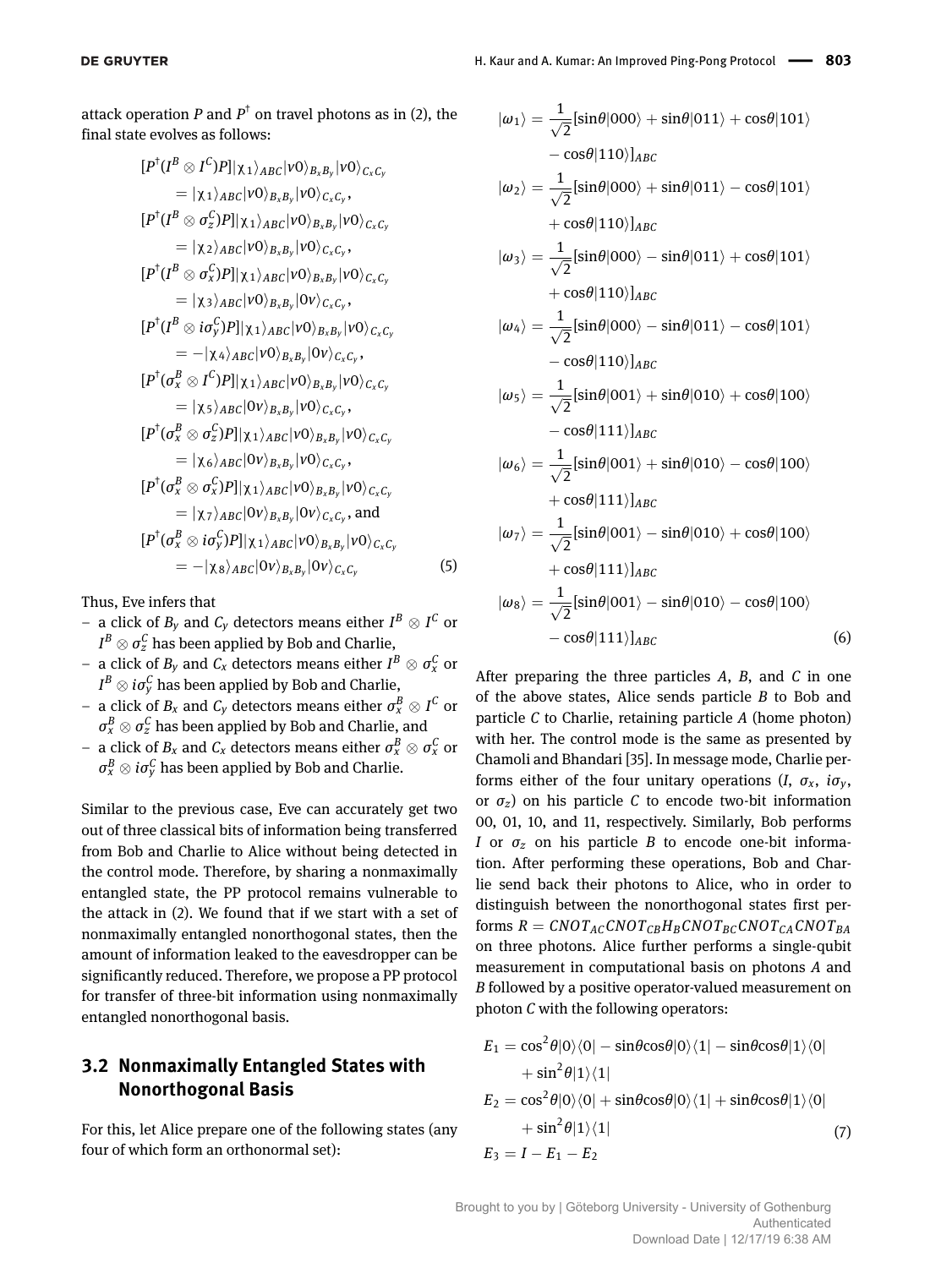The effect of these operations can be summarised as follows:

$$
R|\omega_1\rangle_{ABC} = |0\rangle_A |0\rangle_B (\sin\theta |0\rangle + \cos\theta |1\rangle)_{C}
$$
  
\n
$$
R|\omega_2\rangle_{ABC} = |0\rangle_A |0\rangle_B (\sin\theta |0\rangle - \cos\theta |1\rangle)_{C}
$$
  
\n
$$
R|\omega_3\rangle_{ABC} = |0\rangle_A |1\rangle_B (\sin\theta |0\rangle + \cos\theta |1\rangle)_{C}
$$
  
\n
$$
R|\omega_4\rangle_{ABC} = |0\rangle_A |1\rangle_B (\sin\theta |0\rangle - \cos\theta |1\rangle)_{C}
$$
  
\n
$$
R|\omega_5\rangle_{ABC} = |1\rangle_A |1\rangle_B (\sin\theta |0\rangle + \cos\theta |1\rangle)_{C}
$$
  
\n
$$
R|\omega_6\rangle_{ABC} = |1\rangle_A |1\rangle_B (\sin\theta |0\rangle - \cos\theta |1\rangle)_{C}
$$
  
\n
$$
R|\omega_7\rangle_{ABC} = |1\rangle_A |0\rangle_B (\sin\theta |0\rangle - \cos\theta |1\rangle)_{C}
$$
  
\n
$$
R|\omega_8\rangle_{ABC} = |1\rangle_A |0\rangle_B (\sin\theta |0\rangle - \cos\theta |1\rangle)_{C}
$$
  
\n(8)

As Bob encodes using *I* and *σ<sup>z</sup>* operations, Bob's information is secure against Eve's attack [39]. But, half of the encoding operations of Charlie can be easily understood by Eve without being caught in the control mode. Assuming that the three parties share the state  $|\omega_2\rangle_{ABC}$  in the beginning of the protocol and assuming that Eve performs the same attack operation P on the travel photons as in (2), the final state evolves as follows:

$$
[P^{\dagger}(I^{B} \otimes I^{C})P]|\omega_{2}\rangle_{ABC} |V0\rangle_{B_{x}B_{y}} |V0\rangle_{C_{x}C_{y}}= |\omega_{2}\rangle_{ABC} |V0\rangle_{B_{x}B_{y}} |V0\rangle_{C_{x}C_{y}},[P^{\dagger}(I^{B} \otimes \sigma_{z}^{C})P]|\omega_{2}\rangle_{ABC} |V0\rangle_{B_{x}B_{y}} |V0\rangle_{C_{x}C_{y}}= |\omega_{3}\rangle_{ABC} |V0\rangle_{B_{x}B_{y}} |V0\rangle_{C_{x}C_{y}},[P^{\dagger}(\sigma_{z}^{B} \otimes I^{C})P]|\omega_{2}\rangle_{ABC} |V0\rangle_{B_{x}B_{y}} |V0\rangle_{C_{x}C_{y}}= |\omega_{4}\rangle_{ABC} |V0\rangle_{B_{x}B_{y}} |V0\rangle_{C_{x}C_{y}},[P^{\dagger}(\sigma_{z}^{B} \otimes \sigma_{z}^{C})P]|\omega_{2}\rangle_{ABC} |V0\rangle_{B_{x}B_{y}} |V0\rangle_{C_{x}C_{y}}= |\omega_{1}\rangle_{ABC} |V0\rangle_{B_{x}B_{y}} |V0\rangle_{C_{x}C_{y}},
$$
(9)

$$
[P^{\dagger}(I^{B} \otimes \sigma_{x}^{C})P]|\omega_{2}\rangle_{ABC}|\nu0\rangle_{B_{x}B_{y}}|\nu0\rangle_{C_{x}C_{y}}=|\omega_{6}\rangle_{ABC}|\nu0\rangle_{B_{x}B_{y}}|0\nu\rangle_{C_{x}C_{y}},[P^{\dagger}(I^{B} \otimes i\sigma_{y}^{C})P]|\omega_{2}\rangle_{ABC}|\nu0\rangle_{B_{x}B_{y}}|\nu0\rangle_{C_{x}C_{y}}=-|\omega_{7}\rangle_{ABC}|\nu0\rangle_{B_{x}B_{y}}|0\nu\rangle_{C_{x}C_{y}},[P^{\dagger}(\sigma_{z}^{B} \otimes \sigma_{x}^{C})P]|\omega_{2}\rangle_{ABC}|\nu0\rangle_{B_{x}B_{y}}|\nu0\rangle_{C_{x}C_{y}}=|\omega_{8}\rangle_{ABC}|\nu0\rangle_{B_{x}B_{y}}|0\nu\rangle_{C_{x}C_{y}},[P^{\dagger}(\sigma_{z}^{B} \otimes i\sigma_{y}^{C})P]|\omega_{2}\rangle_{ABC}|\nu0\rangle_{B_{x}B_{y}}|\nu0\rangle_{C_{x}C_{y}}=-|\omega_{5}\rangle_{ABC}|\nu0\rangle_{B_{x}B_{y}}|0\nu\rangle_{C_{x}C_{y}} \qquad (10)
$$

In this way, Eve knows that

- − a click of *B*<sup>*y*</sup> and *C<sub><i>y*</sub> detectors means either  $I^B \otimes I^C$ ,  $I^B\otimes \sigma_z^C$ ,  $\sigma_z^B\otimes I^C$ , or  $\sigma_z^B\otimes \sigma_z^C$  has been applied by Bob and Charlie (9), and
- − a click of *B<sub>y</sub>* and *C<sub>x</sub>* detectors means either  $I^B \otimes \sigma_x^C$ ,  $I^B\otimes i\sigma^C_{\rm y},\,\sigma^B_{\rm z}\otimes\sigma^C_{\rm x},$  or  $\sigma^B_{\rm z}\otimes i\sigma^C_{\rm y}$  has been applied by Bob and Charlie (10).

Therefore, in this case, only two sets of encoding operations of Bob and Charlie can be distinguished by Eve. Hence, Eve can correctly guess one classical bit of transferred information without being detected in the control mode.

The above analysis clearly demonstrates that for transfer of three classical bits of information using a quantum direct communication protocol, if the initial shared state between the parties is a partially entangled state chosen from a set of nonorthogonal basis, then the protocol is less susceptible to eavesdropping than sharing a GHZ state. The only cost one has to pay is the application of some gates and positive operator-valued measurement to distinguish these nonorthogonal states. In any case, the protocol is not completely secure for three bits of information transfer.

# **4 Two-Bit Information Transfer Using Partially Entangled Nonorthogonal States**

Only one-bit secure information can be sent using threequbit maximally entangled GHZ states as explained above. In order to propose a secure protocol, one needs to use partially entangled nonorthogonal states in a PP protocol for transferring two bits of information instead of three. Then, the four operations in (9) can be used for encoding two classical bits of information as follows:  $\overline{BC}$ 

$$
- S_{0,0}^{BC} = I^B \otimes I^C \text{ to send 00}
$$
  

$$
- S_{0,1}^{BC} = I^B \otimes \sigma_z^C \text{ to send 01}
$$
  

$$
- S_{1,0}^{BC} = \sigma_z^B \otimes I^C \text{ to send 10}
$$
  

$$
- S_{1,1}^{BC} = \sigma_z^B \otimes \sigma_z^C \text{ to send 11}
$$

Alice prepares any of the states in (6) and sends photons *B* and *C* to Bob and keeps photon *A* with herself. Now, Bob can perform the above operations on *B* and *C* to send two bits of information to Alice. Alice and Bob may also share two Bell states to share two bits of information [19]. But, it is shown in the following section of our article how Bell states being completely entangled are more susceptible to eavesdropping than a partially entangled state. The control mode remains the same as in the original PP protocol [19].

### **5 Vulnerability to Various Attacks**

In this section, we compare the vulnerability of the above protocol to transfer two-bit information using Wojcik's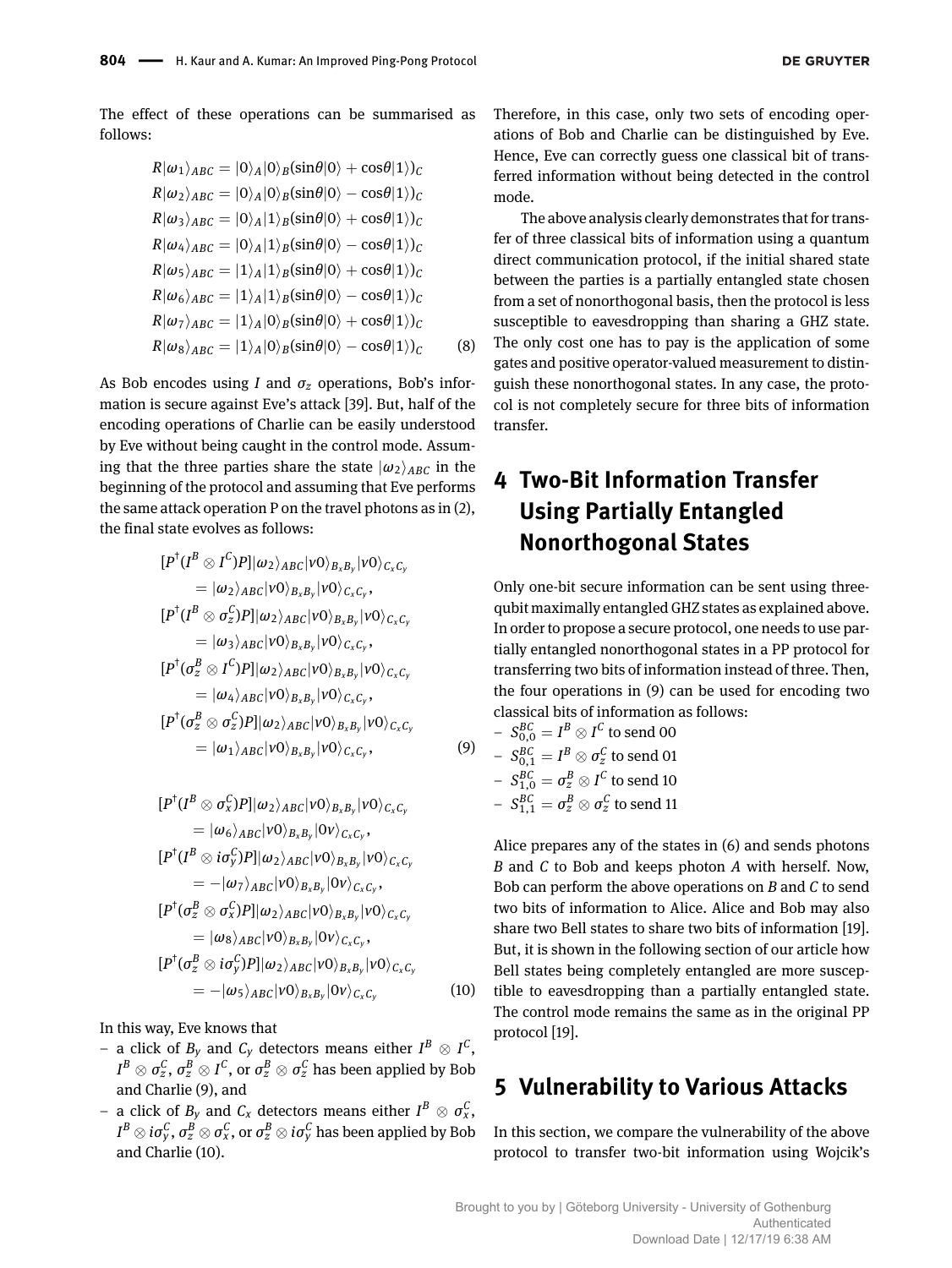attack [22], Pavicic's attack [39], and two efficient attacks proposed by us, one of which uses controlled functionality of a polarisation beam splitter. In each attack, Eve attaches two ancillary photons (a vacuum and a horizontally polarised photon) for each travel photon. The analysis is compared with a protocol where two Bell states are used as initial resource as against the set of states in (6). Without eavesdropping, when Alice prepares  $|\omega_2\rangle_{ABC}$  as the starting source, the four encoding operations yield the following states:

$$
I^{B} \otimes I^{C} |\omega_{2}\rangle_{ABC} = |\omega_{2}\rangle_{ABC}
$$
  
\n
$$
I^{B} \otimes \sigma_{z}^{C} |\omega_{2}\rangle_{ABC} = |\omega_{3}\rangle_{ABC}
$$
  
\n
$$
\sigma_{z}^{B} \otimes I^{C} |\omega_{2}\rangle_{ABC} = |\omega_{4}\rangle_{ABC}
$$
  
\n
$$
\sigma_{z}^{B} \otimes \sigma_{z}^{C} |\omega_{2}\rangle_{ABC} = |\omega_{1}\rangle_{ABC}
$$
  
\n(11)

On the other hand, when Alice prepares two Bell states  $|\psi^{+}\rangle_{A_{1}B}|\psi^{+}\rangle_{A_{2}C}$  as the starting source, the four encoding operations yield the following states:

$$
I^{B} \otimes I^{C}[\vert \psi^{+} \rangle_{A_{1}B} \vert \psi^{+} \rangle_{A_{2}C}] = \vert \psi^{+} \rangle_{A_{1}B} \vert \psi^{+} \rangle_{A_{2}C}
$$
  
\n
$$
I^{B} \otimes \sigma_{z}^{C}[\vert \psi^{+} \rangle_{A_{1}B} \vert \psi^{+} \rangle_{A_{2}C}] = -\vert \psi^{+} \rangle_{A_{1}B} \vert \psi^{-} \rangle_{A_{2}C}
$$
  
\n
$$
\sigma_{z}^{B} \otimes I^{C}[\vert \psi^{+} \rangle_{A_{1}B} \vert \psi^{+} \rangle_{A_{2}C}] = -\vert \psi^{-} \rangle_{A_{1}B} \vert \psi^{+} \rangle_{A_{2}C}
$$
  
\n
$$
\sigma_{z}^{B} \otimes \sigma_{z}^{C}[\vert \psi^{+} \rangle_{A_{1}B} \vert \psi^{+} \rangle_{A_{2}C}] = \vert \psi^{-} \rangle_{A_{1}B} \vert \psi^{-} \rangle_{A_{2}C}
$$
\n(12)

1. According to Wojcik's [22] attack operation, Eve attaches  $|v0\rangle_{x_1y_1}|v0\rangle_{x_2y_2}$  to the initial shared state and performs an attack  $W = S_{Bx_1} S_{Cx_2} C P B S_{Bx_1y_1}$  $CPBS<sub>Cx2y2</sub>H<sub>y1</sub>H<sub>y2</sub>$  when Alice sends the two travel photons to Bob, where  $CPBS_{Bx_1y_1} = CNOT_{By_1}(CNOT_{Bx_1} \otimes$  $I_{y_1}$ )( $I_B \otimes PBS_{x_1y_1}$ )  $\times \; \mathcal{CNOT}_{By_1}(\mathcal{CNOT}_{Bx_1} \otimes I_{y_1})$  and  $\mathcal{C}PBS_{Cx_2y_2} = \mathcal{CNOT}_{Cy_2}(\mathcal{CNOT}_{Cx_2} \otimes I_{y_2})(I_C \otimes PBS_{x_2y_2}) \times$  $\mathcal{CNOT}_{By_2}(\mathcal{CNOT}_{Bx_2} \otimes I_{y_2})$ . Here S stands for a swap operation, *CNOT* for a *Controlled-NOT* operation, where *NOT* is a spin flip operation, and *H* for a Hadamard transformation. Assuming that Alice prepares a partially entangled state  $|\omega_2\rangle_{ABC}$  and sends photons *B* and *C* to Bob, if Eve performs Wojcik's attack on the travel photons from Alice to Bob, the state reduces to

$$
W|\omega_2\rangle_{ABC}|\nu\nu00\rangle_{x_1x_2y_1y_2} = \frac{\sin\theta}{2\sqrt{2}}[00000\nu + 00\nu000\nu + 0\nu0001\nu + 0\nu\nu0011 + 0\nu\nu1100 + 0\nu1110\nu + 01\nu11\nu0 + 01111\nu\nu] + \frac{\cos\theta}{2\sqrt{2}}[1\nu0100\nu + 1\nu\nu1001 + 11010\nu + 11\nu10\nu1 - 10\nu01\nu0 - 10101\nu\nu - 1\nu\nu0110 - 1\nu1011\nu]_{ABCx_1x_2y_1y_2}
$$
\n(13)

Now, if Bob chooses to operate in control mode, Eve will be caught in 75 % of cases due to the introduction of vacuum states in the travel photons *B* and *C*. But, if Bob opts for message mode, he will encode using one of the above four unitary operations in (11). Photons *B* and *C* that are replaced by vacuum states will remain unaffected by those encoding operations, and hence the final state that Alice will measure after the travel photons reach back to her will be different from (11). After eavesdropping, the measurement results will be as follows:

$$
W^{\dagger}[I^{B} \otimes I^{C}]W|\omega_{2}\rangle_{ABC}|\nu\nu00\rangle_{x_{1}x_{2}y_{1}y_{2}}
$$
\n
$$
= |\omega_{2}\rangle_{ABC}|\nu\nu00\rangle_{x_{1}x_{2}y_{1}y_{2}}
$$
\n
$$
W^{\dagger}[I^{B} \otimes \sigma_{z}^{C}]W|\omega_{2}\rangle_{ABC}|\nu\nu00\rangle_{x_{1}x_{2}y_{1}y_{2}}
$$
\n
$$
= \frac{1}{2}[(|\omega_{2}\rangle + |\omega_{3}\rangle]_{ABC})|\nu\nu00\rangle_{x_{1}x_{2}y_{1}y_{2}}
$$
\n
$$
+(|\omega_{2}\rangle - |\omega_{3}\rangle)_{ABC}|\nu\nu01\rangle_{x_{1}x_{2}y_{1}y_{2}}
$$
\n
$$
= \frac{1}{2}[(|\omega_{2}\rangle + |\omega_{4}\rangle)_{ABC}|\nu\nu00\rangle_{x_{1}x_{2}y_{1}y_{2}}
$$
\n
$$
+(|\omega_{2}\rangle - |\omega_{4}\rangle)_{ABC}|\nu\nu00\rangle_{x_{1}x_{2}y_{1}y_{2}}
$$
\n
$$
+(|\omega_{2}\rangle - |\omega_{4}\rangle)_{ABC}|\nu\nu00\rangle_{x_{1}x_{2}y_{1}y_{2}}
$$
\n
$$
= \frac{1}{4}[(|\omega_{1}\rangle + |\omega_{2}\rangle + |\omega_{3}\rangle + |\omega_{4}\rangle)_{ABC}|\nu\nu00\rangle_{x_{1}x_{2}y_{1}y_{2}}
$$
\n
$$
+ (|\omega_{1}\rangle + |\omega_{2}\rangle - |\omega_{3}\rangle - |\omega_{4}\rangle)_{ABC}|\nu\nu11\rangle_{x_{1}x_{2}y_{1}y_{2}}
$$
\n
$$
- (|\omega_{1}\rangle - |\omega_{2}\rangle - |\omega_{3}\rangle + |\omega_{4}\rangle)_{ABC}|\nu\nu10\rangle_{x_{1}x_{2}y_{1}y_{2}}
$$
\n
$$
- (|\omega_{1}\rangle - |\omega_{2}\rangle + |\omega_{3}\rangle - |\omega_{4}\rangle)_{ABC}|\nu\nu01\rangle_{x_{1}x_{2}y_{1}y_{2}}
$$
\n
$$
(14)
$$

As Alice does not get the measurement result as desired by Bob, the mutual information between Alice (receiver) and Bob (sender) reduces from 2 bits to 0.6225 bit. Also, the mutual information between Bob (sender) and Eve is 0.6225 bit, and that between Alice (receiver) and Eve is 0.1474 bit. The mutual information obtained between different users is the same as the mutual information when Eve performs Wojcik's operation on the two travel photons, which are a part of two Bell pairs [22]. The only difference between the two protocols is in terms of Eve's chances of getting detected in control mode. While using two Bell pairs, Eve introduces vacuum in the travel photons in half the cases, and hence her probability of being detected in control mode is 50 % [22]. On the other hand, when the protocol employs an *ω* state as the initial shared state, then Eve's detection probability rises to 75 %. Thus, to avoid information leak under such attacks, a  $|\omega\rangle$  state will be preferred over two Bell states.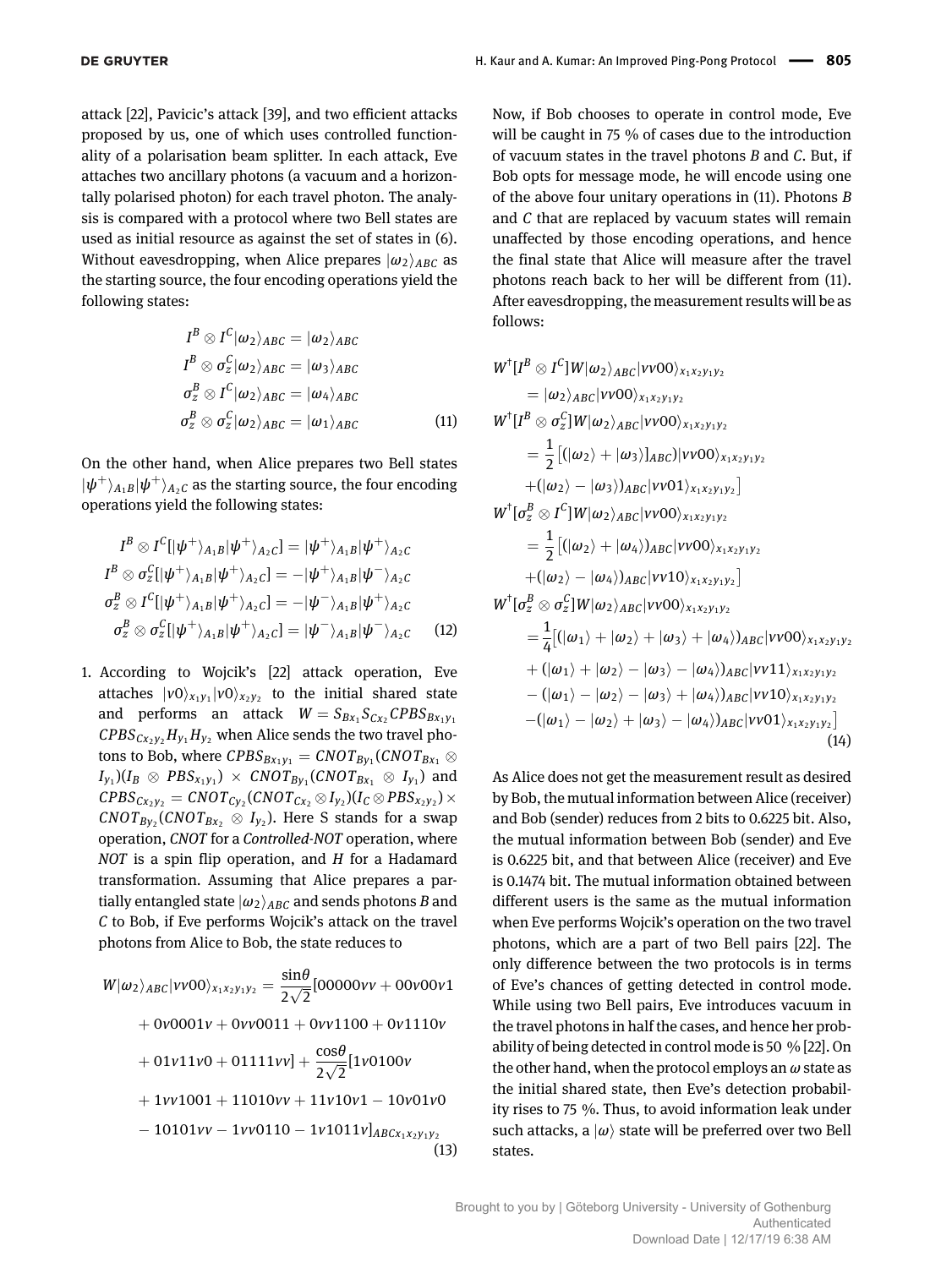- 2. Now if we consider Pavicic's [39] attack operation, which has no swap operation but additional Hadamard on the " $x$ " photons of Eve, i.e.  $P =$  $CPBS_{Bx_1y_1}CPBS_{Cx_2y_2}H_{x_1}H_{x_2}H_{y_1}H_{y_2}$ , then Eve does not get detected in the control mode as no vacuum photons are introduced. Also, Eve does not get any information by performing such an operation whether the protocol uses a  $|\omega\rangle$  state or two Bell states.
- 3. To further analyse the security of this protocol, we propose an efficient attack operation, similar to the attack proposed by Zhang et al. [23]. In this eavesdropping attack, Eve gets same information as in Wojcik's attack, but gets detected with a lesser probability. Eve attaches  $|v0\rangle_{x_1y_1}|v0\rangle_{x_2y_2}$  to the initial shared state and performs  $Q = \text{CPBS}_{y_1Bx_1} \text{CPBS}_{y_2Cx_2} \text{CNOT}_{By_1} \text{CNOT}_{Cy_2} \text{CPBS}_{Bx_1y_1}$  $CPBS<sub>Cx</sub>, y, H<sub>y</sub>, H<sub>y</sub>$  when Alice sends two travel photons to Bob. This proposed eavesdropping operation contains 36 controlled *NOT* operations, eight polarisation beam splitters, and four Hadamard operations, as opposed to Wojcik's attack, which contains 16 controlled *NOT* operations, four polarisation beam splitters, four swap operations, and four Hadamard operations. Although the above proposed attack involves more operations than Wojcik's attack, it is worthwhile to study this attack because of the assumption that Eve has unlimited power constrained only by the laws of physics, and it further leads to reduction in Eve's chances of detection.

Assuming that Alice prepares a partially entangled state  $|\omega_2\rangle_{ABC}$  and sends photons *B* and *C* to Bob, if Eve performs our proposed attack on the travel photons from Alice to Bob, the state reduces to

$$
Q|\omega_2\rangle_{ABC}|\nu\nu00\rangle_{x_1x_2y_1y_2} = \frac{\sin\theta}{2\sqrt{2}}[00000\nu + 0000\nu + 000\nu + 000\nu + 000\nu + 1 + 0\nu + 111\nu + 01111\nu + \frac{\cos\theta}{2\sqrt{2}}[1\nu 0101\nu + 1\nu 01\nu + 11010\nu + 11010\nu + 1101\nu + 101\nu + 101\nu + 101\nu + 101\nu + 101\nu + 101\nu + 101\nu + 101\nu + 101\nu + 101\nu + 101\nu + 101\nu + 101\nu + 101\nu + 101\nu + 101\nu + 101\nu + 101\nu + 101\nu + 101\nu + 101\nu + 101\nu + 101\nu + 101\nu + 101\nu + 101\nu + 101\nu + 101\nu + 101\nu + 101\nu + 101\nu + 101\nu + 101\nu + 101\nu + 101\nu + 101\nu + 101\nu + 101\nu + 101\nu + 101\nu + 101\nu + 101\nu + 101\nu + 101\nu + 101\nu + 101\nu + 101\nu + 101\nu + 101\nu + 101\nu + 101\nu + 101\nu + 101\nu + 101\nu + 101\nu + 101\nu + 101\nu + 101\nu + 101\nu + 101\nu + 101\nu + 101\nu + 101\nu + 101\nu + 101\nu + 101\nu + 101\nu + 101\nu + 101\nu + 101\nu + 101\nu + 101\nu + 101\nu + 101\nu + 101\nu + 101\nu + 101\nu + 101\nu + 101\nu + 101\nu + 101\nu + 101\nu + 101\nu + 101\nu + 1
$$

Now, if Bob chooses to operate in control mode, Eve will be caught in  $\left(\frac{3+\cos^2\theta}{8}\times 100\right)\%$  cases due to the introduction of vacuum states in the travel photons *B* and *C*. But, if Bob opts for message mode, he will encode using one of the above four unitary operations in (11), and hence the final state that Alice will measure after the travel photons reach back to her will be the same [as (14)] as the measurement results after Wojcik's attack. Therefore, mutual information between the parties remains the same, as after Wojcik's attack. However, when two Bell states are shared between Alice and Bob, Eve introduces vacuum with a probability of 0.4375 and hence gets caught in 43.75 % of cases. For  $\theta \in (0^{\circ}, 45^{\circ})$ , the control mode detection is better when an *ω* state is shared, because the probability of Eve getting caught is more than the scenario in which two Bell states are shared.

4. Furthermore, we found another attack operation in which Eve attaches  $|v0\rangle_{x_1y_1}|v0\rangle_{x_2y_2}$  to the initial shared state and performs two attacks when Alice sends two travel photons to Bob. Eve first performs the same operation *Q* as proposed above, and then she applies an additional beam splitter ("*bs*" gate), which lets the photons  $B$  and  $x_1$  pass through a beam splitter. The beam splitter is constructed such that it transmits (reflects) 1 (0). Although the eavesdropping operation proposed here contains an additional polarisation beam splitters as compared to our first eavesdropping operation, it is an efficient attack operation because Eve gets relatively hidden by balancing the errors introduced in both control and message mode. This operation when performed on a partially entangled state  $|\omega_2\rangle_{ABC}$ yields

*bs*[*Q*|*ω*2⟩*ABC*|*vv*00⟩*x*1*x*2*y*1*y*<sup>2</sup> ] = sin*θ* 2 √ 2 [00000*vv* + 0000*vv*1 + 000*v*01*v* + 000*vv*11 + 01*vv*111 + 011*v*11*v* + 01*v*11*v*1 + 01111*vv*] + cos*θ* 2 √ 2 [110*v*01*v* + 110*vv*11 + 11010*vv* + 1101*vv*1 − 10*v*01*v*1 − 10101*vv* − 10*vv*111 −101*v*11*v*]*ABCx*1*x*2*y*1*y*<sup>2</sup> (16)

and when the same operation is performed on two Bell states, gives

$$
bs[Q|\psi^{+}\rangle_{A_{1}B}|\nu0\rangle_{x_{1}y_{1}}|\psi^{+}\rangle_{A_{2}C}|\nu0\rangle_{x_{2}y_{2}}]
$$
  
=  $\frac{1}{4}[|01\rangle_{A_{1}B}|\nu1 + 1\nu\rangle_{x_{1}y_{1}} + |10\rangle_{A_{1}B}|0\nu + \nu1\rangle_{x_{1}y_{1}}]$   
 $\otimes [|0\nu11 + 011\nu + 100\nu + 10\nu1\rangle_{A_{2}C x_{2}y_{2}}]$  (17)

Now, Bob (sender) can perform the encoding operations on the partially entangled state in (16) and assume that Alice (receiver) will get the states as in (11) on each measurement as per her operations. In case of Bell pairs, Bob (sender) assumes Alice (receiver) will get the states as in (12).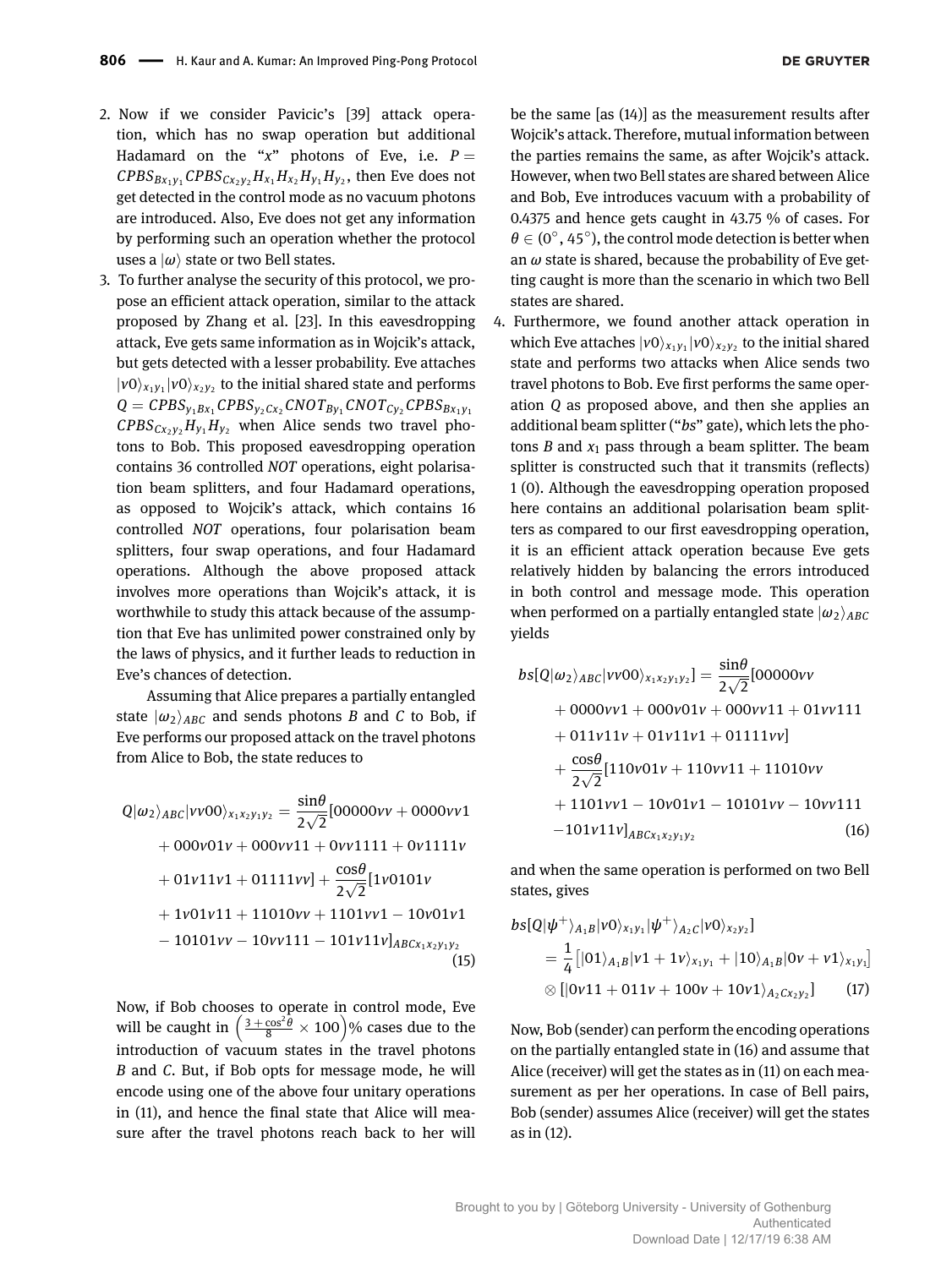But in presence of Eve, the above ideal case does not occur. Eve performs  $Q^\dagger$  operation, and the final state evolves as follows:

$$
Q^{\dagger}[I^{B} \otimes I^{C}]bs(Q(|\omega_{2}\rangle_{ABC}|\nu\nu 00\rangle_{x_{1}x_{2}y_{1}y_{2}}))
$$
\n
$$
= \frac{1}{2}(|\omega_{2}\rangle + |\omega_{4}\rangle)_{ABC}|\nu\nu 00\rangle_{x_{1}x_{2}y_{1}y_{2}}
$$
\n
$$
+ \frac{1}{4}(|\omega_{2}\rangle - |\omega_{4}\rangle)_{ABC}|\nu\nu 00 - \nu\nu 10\rangle_{x_{1}x_{2}y_{1}y_{2}}
$$
\n
$$
+ \frac{1}{2\sqrt{2}}(\sin\theta|0\nu 1\rangle + \cos\theta|1\nu 0\rangle)_{ABC}|1\nu 00
$$
\n
$$
- 1\nu 10\rangle_{x_{1}x_{2}y_{1}y_{2}}
$$

$$
Q^{\dagger}[I^{B} \otimes \sigma_{z}^{C}]bs(Q(|\omega_{2}\rangle_{ABC}|\nu\nu00\rangle_{x_{1}x_{2}y_{1}y_{2}}))
$$
\n
$$
= \frac{1}{4}(|\omega_{1}\rangle + |\omega_{2}\rangle + |\omega_{3}\rangle + |\omega_{4}\rangle)_{ABC}|\nu\nu00\rangle_{x_{1}x_{2}y_{1}y_{2}} + \frac{1}{8}(|\omega_{1}\rangle + |\omega_{2}\rangle - |\omega_{3}\rangle - |\omega_{4}\rangle)_{ABC}|\nu\nu01 - \nu\nu11\rangle_{x_{1}x_{2}y_{1}y_{2}} - \frac{1}{4}(|\omega_{1}\rangle - |\omega_{2}\rangle + |\omega_{3}\rangle - |\omega_{4}\rangle)_{ABC}|\nu\nu01\rangle_{x_{1}x_{2}y_{1}y_{2}} - \frac{1}{8}(|\omega_{1}\rangle - |\omega_{2}\rangle - |\omega_{3}\rangle + |\omega_{4}\rangle)_{ABC}|\nu\nu00 - \nu\nu10\rangle_{x_{1}x_{2}y_{1}y_{2}} + \frac{\sin\theta}{2\sqrt{2}}|0\nu1\rangle_{ABC}|1\nu01 - 1\nu11\rangle_{x_{1}x_{2}y_{1}y_{2}} + \frac{\cos\theta}{2\sqrt{2}}|1\nu0\rangle_{ABC}|1\nu00 - 1\nu10\rangle_{x_{1}x_{2}y_{1}y_{2}}\nQ^{\dagger}[ \sigma_{z}^{B} \otimes I^{C}]bs(Q(|\omega_{2}\rangle_{ABC}|\nu\nu00\rangle_{x_{1}x_{2}y_{1}y_{2}}))
$$
\n
$$
= \frac{1}{2}(|\omega_{2}\rangle + |\omega_{4}\rangle)_{ABC}|\nu\nu00\rangle_{x_{1}x_{2}y_{1}y_{2}} - \frac{1}{4}(|\omega_{2}\rangle - |\omega_{4}\rangle)_{ABC}|\nu\nu00 - \nu\nu10\rangle_{x_{1}x_{2}y_{1}y_{2}} - \frac{1}{2\sqrt{2}}(\sin\theta|0\nu1\rangle + \cos\theta|1\nu0\rangle_{A B C}|\nu\nu00 - 1\nu10\rangle_{x_{1}x_{2}y_{1}y_{2}})
$$
\nQ^{\dagger}[ \sigma\_{z}^{B} \otimes \sigma\_{z}^{C}]bs(Q(|\omega\_{2}\rangle\_{ABC}|\nu\nu00\rangle\_{x\_{

$$
= \frac{1}{4}(|\omega_1\rangle + |\omega_2\rangle + |\omega_3\rangle + |\omega_4\rangle)_{ABC} |vv00\rangle_{x_1x_2y_1y_2}
$$
  
\n
$$
- \frac{1}{8}(|\omega_1\rangle + |\omega_2\rangle - |\omega_3\rangle - |\omega_4\rangle)_{ABC} |vv01
$$
  
\n
$$
- vv11\rangle_{x_1x_2y_1y_2} - \frac{1}{4}(|\omega_1\rangle - |\omega_2\rangle + |\omega_3\rangle
$$
  
\n
$$
- |\omega_4\rangle)_{ABC} |vv01\rangle_{x_1x_2y_1y_2} + \frac{1}{8}(|\omega_1\rangle - |\omega_2\rangle - |\omega_3\rangle
$$
  
\n
$$
+ |\omega_4\rangle)_{ABC} |vv00 - vv10\rangle_{x_1x_2y_1y_2}
$$
  
\n
$$
- \frac{\sin\theta}{2\sqrt{2}} |0v1\rangle_{ABC} |1v01 - 1v11\rangle_{x_1x_2y_1y_2}
$$
  
\n
$$
- \frac{\cos\theta}{2\sqrt{2}} |1v0\rangle_{ABC} |1v00 - 1v10\rangle_{x_1x_2y_1y_2}
$$
 (18)

or

$$
Q^{\dagger}[I^{B} \otimes I^{C}]bs(Q(|\psi^{+}\rangle_{A_{1}B}|\nu_{0}\rangle_{x_{1}y_{1}}|\psi^{+}\rangle_{A_{2}C}|\nu_{0}\rangle_{x_{2}y_{2}}))
$$
\n
$$
= \frac{1}{4}[|\psi^{+}\rangle_{A_{1}B}(3|\nu_{0}\rangle - |\nu_{1}\rangle_{x_{1}y_{1}} - |\psi^{-}\rangle_{A_{1}B}(|\nu_{0}\rangle + |\nu_{1}\rangle_{x_{1}y_{1}} + \sqrt{2}|\nu_{0}\rangle_{A_{1}B}(|10\rangle - |11\rangle_{x_{1}y_{1}}]\n\otimes [|\psi^{+}\rangle_{A_{2}C}|\nu_{0}\rangle_{x_{2}y_{2}}]\nQ^{\dagger}[I^{B} \otimes \sigma_{z}^{C}]bs(Q(|\psi^{+}\rangle_{A_{1}B}|\nu_{0}\rangle_{x_{1}y_{1}}|\psi^{+}\rangle_{A_{2}C}|\nu_{0}\rangle_{x_{2}y_{2}}))\n= \frac{1}{8}[|\psi^{+}\rangle_{A_{1}B}(3|\nu_{0}\rangle - |\nu_{1}\rangle_{x_{1}y_{1}} - |\psi^{-}\rangle_{A_{1}B}(|\nu_{0}\rangle + |\nu_{1}\rangle_{x_{1}y_{1}} + \sqrt{2}|\nu_{0}\rangle_{A_{1}B}(|10\rangle - |11\rangle_{x_{1}y_{1}}]\n\otimes [|\psi^{+}\rangle_{A_{2}C}(|\nu_{0}\rangle + |\nu_{1}\rangle_{x_{2}y_{2}} - |\psi^{-}\rangle_{A_{2}C}(|\nu_{0}\rangle - |\nu_{1}\rangle_{x_{2}y_{2}}]\nQ^{\dagger}[\sigma_{z}^{B} \otimes I^{C}]bs(Q(|\psi^{+}\rangle_{A_{1}B}|\nu_{0}\rangle_{x_{1}y_{1}}|\psi^{+}\rangle_{A_{2}C}|\nu_{0}\rangle_{x_{2}y_{2}}))\n= \frac{1}{4}[|\psi^{+}\rangle_{A_{1}B}(|\nu_{0}\rangle + |\nu_{1}\rangle_{x_{1}y_{1}} - |\psi^{-}\rangle_{A_{1}B}(3|\nu_{0}\rangle - |\nu_{1}\rangle_{x_{1}y_{1}} - \sqrt{2}|\nu_{0}\rangle_{x_{1}y_{2}}]\nQ^{\dagger}[\sigma_{z}^{B} \otimes \sigma_{z}^{C}]bs(Q(|\psi^{+}\rangle_{
$$

Equation (18) shows the measurement outcomes in case of  $|\omega_2\rangle$  state, and (19) shows the measurement outcomes in case of two Bell states. The above equations clearly indicate that in control mode Eve gets detected in 25 % of cases. Moreover, in message mode, because Alice has received a vacuum photon instead of a polarised photon in 25 % of cases, she does not get any measurement result with a probability of 25 %. This consistency of getting vacuum or no result in both control mode and message mode in almost equal, i.e. 25 % of cases, may confuse Alice and Bob about a possible induced channel loss, and eavesdropping may get concealed easily.

5. Finally, we analyze an efficient attack proposed by Nguyen [26]. Similar to the case of PP protocol using a Bell pair, the DoS attack by an eavesdropper goes undetected in the discussed protocol setup as well. However, one can always implement a similar modification in the control mode as suggested by Nguyen for the three-qubit PP protocol at the cost of performing a threequbit measurement at the receiver's end at every control mode. This modification prevents the occurrence of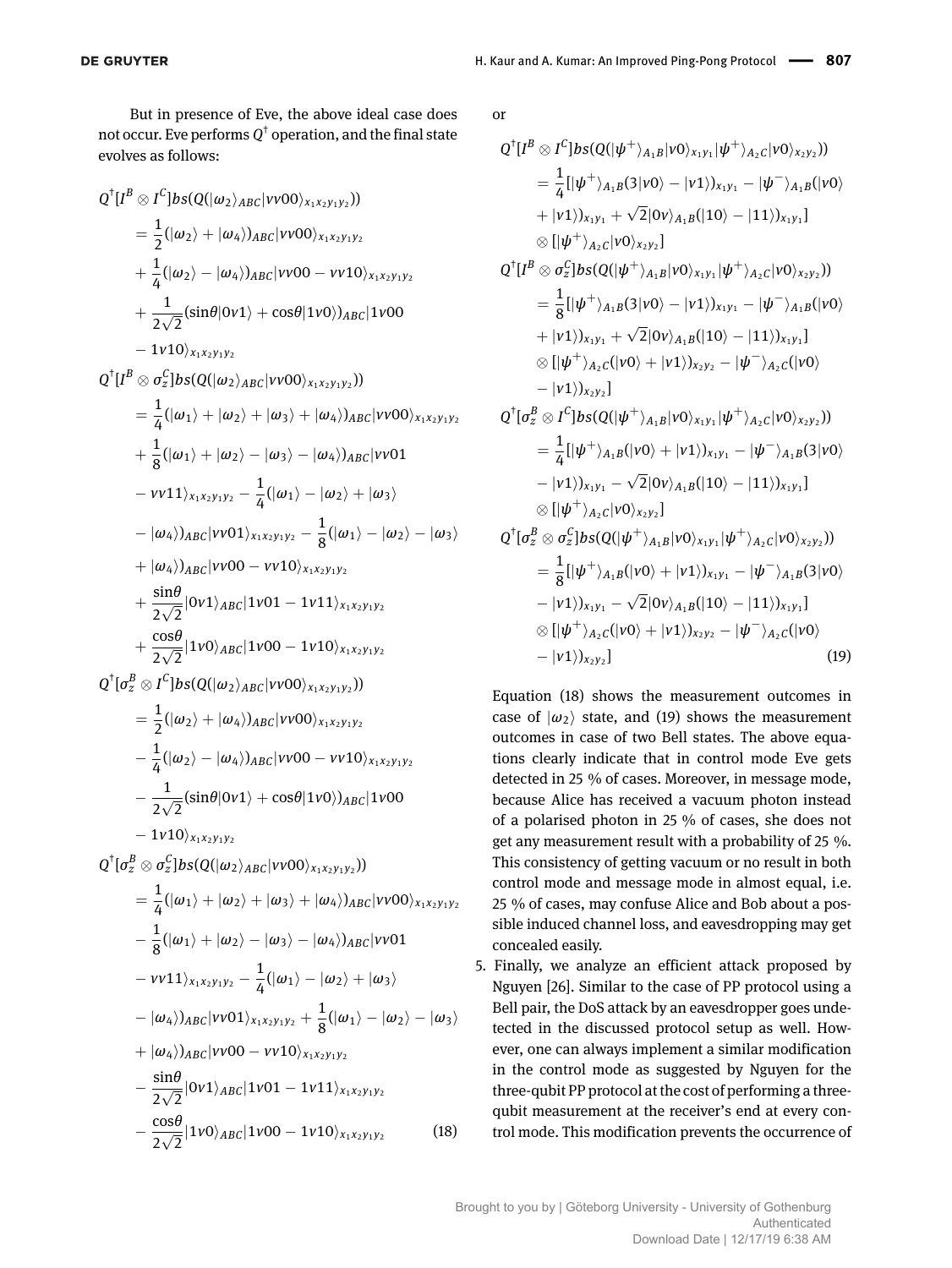disturbance attack but is still susceptible to IR attack [26]. For example, when the travel qubits "*B*" and "*C*" are sent from Alice to Bob, Eve captures them on the "ping" route and instead sends qubits "*b*" and "*c*" of the prepared dummy state to Bob. The dummy qubits can be part of two entangled dummy Bell pairs. Bob now performs the message encoding on these dummy photons and sends them back to Alice. On the "pong" route, Eve again captures the dummy qubits and performs the required measurements (Bell state measurements) on the home and travel qubits of the dummy state. Thus, Eve will know the message sent by Bob through the encoding operations with certainty. Eve then performs the same encoding operations on the travel photons (*B* and *C*) sent by Alice and sends them back to Alice through the "pong" route. This way, in the original PPP setting, Eve knows the entire two-bit message sent by Bob, without being caught. In order to make our protocol resistant to the IR attack pointed out by Nguyen [26], we incorporate the quantum dialogue version into the PPP using partially entangled states with nonorthogonal basis, which is discussed in the following paragraph.

Similar to the modification suggested by Nguyen, we assume that Alice encodes her message bits (*k*, *l*) by applying  $S_{k,l}^{BC}$  on the prepared state and sends the travel photons to Bob through the "ping" route. Alice also announces that she has sent the travel qubits, which is later acknowledged by Bob on receipt of the qubits. Then, Bob encodes his message bits (*i*, *j*) by performing the encoding  $S^{BC}_{i,j}$  on the travel photons and sends back the travel qubits to Alice. On receiving the qubits, Alice performs the required measurements on the qubits as discussed previously to distinguish the four states and thus decodes the encoded message. On performing these measurements, Alice publicly announces the resultant message bits (let  $(x, y)$ ) to Bob. As

$$
S_{i,j}^{BC} S_{k,l}^{BC} = S_{i \oplus k,j \oplus l}^{BC}
$$
 (20)

Alice comes to know Bob's encoding by XORing the resultant bits  $(x, y)$  with her own message bits  $(k, l)$ , i.e.  $i = x \oplus k = |x - k|$  and  $j = y \oplus l = |y - l|$ . Similarly, Bob comes to know Alice's encoding by XORing the publicly announced bits  $(x, y)$  with his own message bits  $(i, j)$ , i.e.  $k = x \oplus i = |x - i|$  and  $l = v \oplus i = |v - j|$ . An eavesdropper's attempt of intervention will only involve guessing the correct message bits:  $(i, j)$  or  $(k, l)$  as  $(x, y)$ bits are already broadcasted. Eve may make a correct guess in one of four cases. Therefore, the detection probability of Eve for transmitting *2N* bits message to (and from) Alice from (and to) Bob is  $D = 1 - \left(1 - \frac{3c}{4}\right)^{\frac{N}{1-c}}$ where *c* is the probability of control mode runs in the total runs of the protocol [26].

Table 1 shows the values of mutual information and eavesdropper detection for various attacks with the use of an *ω* state, two Bell states, and a GHZ state, respectively,

**Table 1:** Various attacks on PPP using an *ω* state, two Bell states, or a GHZ state for two-bit information transfer using a combination of identity or *σ<sup>z</sup>* operations on the travel photons.

|                    | <b>Attacks by Eve</b>                      | Wojcik's<br>attack | Pavicic's<br>attack | Proposed<br>attack 1        | Proposed<br>attack 2 |
|--------------------|--------------------------------------------|--------------------|---------------------|-----------------------------|----------------------|
| One $\omega$ state | I(sender: receiver)                        | 0.6225             | $\overline{2}$      | 0.6225                      | 0.5447               |
|                    | I(sender: eavesdropper)                    | 0.6225             | 0                   | 0.6225                      | 0.5447               |
|                    | I(receiver: eavesdropper)                  | 0.1474             | 0                   | 0.1474                      | 0.3666               |
|                    | Eve's chances of detection in control mode | 75 %               | $0\%$               | $12.5(3 + \cos^2 \theta)$ % | 25 %                 |
|                    | Eve's chances of detection in message mode | $0\%$              | $0\%$               | $0\%$                       | 25 %                 |
|                    | Quantum Bit Error Rate (QBER)              | 0.4375             | 0                   | 0.4375                      | 0.46875              |
| Two Bell states    | I(sender: receiver)                        | 0.6225             | $\overline{2}$      | 0.6225                      | 0.8071               |
|                    | I(sender: eavesdropper)                    | 0.6225             | $\Omega$            | 0.6225                      | 0.5447               |
|                    | I(receiver: eavesdropper)                  | 0.1474             | 0                   | 0.1474                      | 0.3666               |
|                    | Eve's chances of detection in control mode | 50 %               | $0\%$               | 43.75 %                     | 25 %                 |
|                    | Eve's chances of detection in message mode | $0\%$              | $0\%$               | $0\%$                       | 25 %                 |
|                    | QBER                                       | 0.4375             | 0                   | 0.4375                      | 0.28125              |
| One GHZ state      | I(sender: receiver)                        | 0.0488             | 1                   | 0.0488                      | 0.3112               |
|                    | I(sender: eavesdropper)                    | $\Omega$           | 0                   | $\mathbf 0$                 | $\Omega$             |
|                    | I(receiver: eavesdropper)                  | 0.0488             | $\Omega$            | 0.0488                      | 0.3112               |
|                    | Eve's chances of detection in control mode | 75 %               | $0\%$               | 50 %                        | 25 %                 |
|                    | Eve's chances of detection in message mode | $0\%$              | $0\%$               | $0\%$                       | 25 %                 |
|                    | QBER                                       | 0.375              | $\mathbf{0}$        | 0.375                       | 0.625                |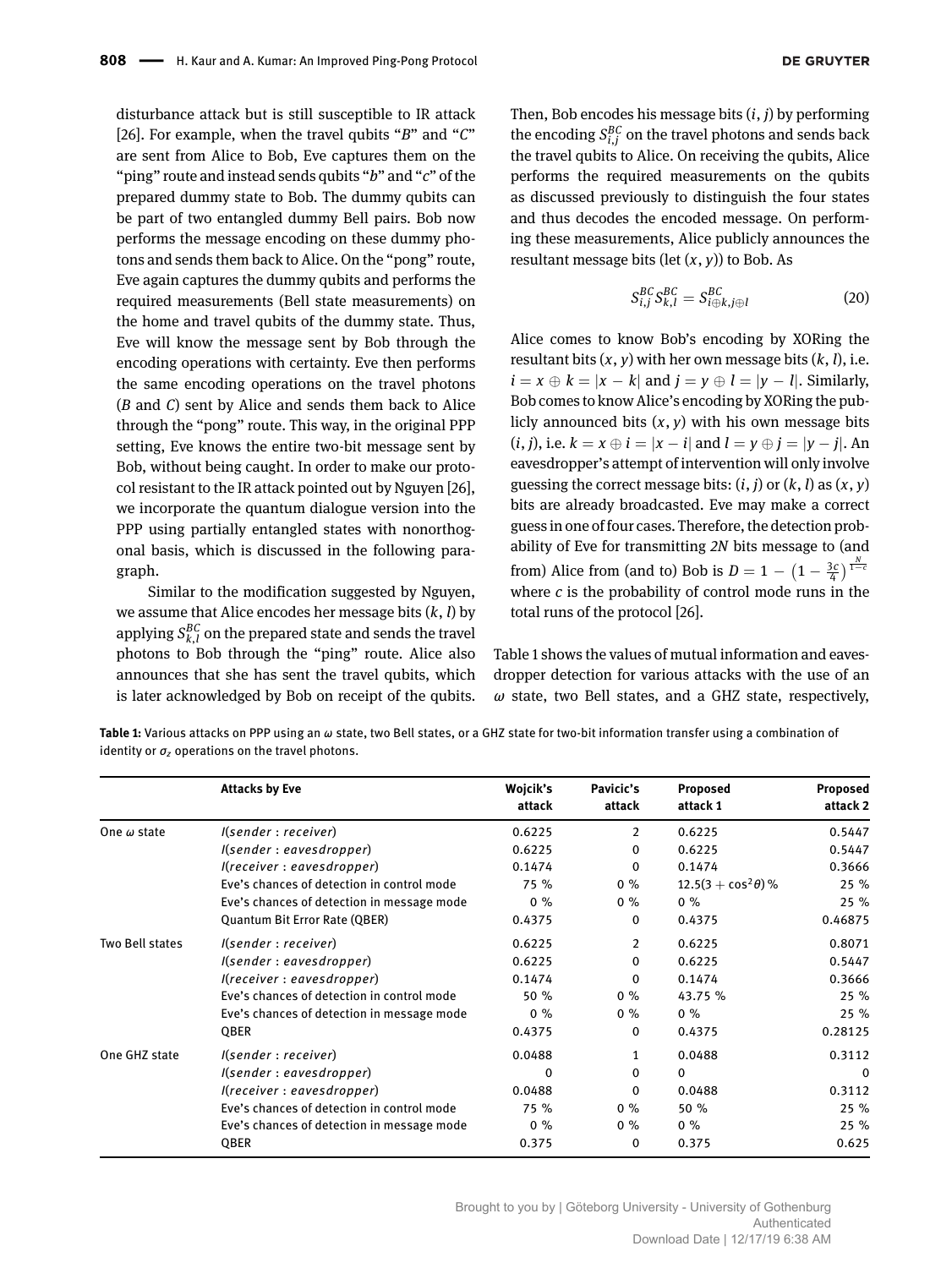with the encoding operations *I* and  $\sigma_z$  on each travel qubit. Although the probability of Eve's detection remains the same for both the  $|\omega_2\rangle$  state and two Bell states, the mutual information between the sender and the receiver introduced by our second proposed attack is different in each case. Although the mutual information between the sender and the receiver is lesser in the case of *ω* states, this attack introduces higher error when an *ω* state is used as compared to two Bell states. Therefore, when an *ω* state is shared, there are higher chances of Eve being caught when QBER is calculated at the end of the protocol by compromising few message bits, making the protocol more secure towards information leak. On the other hand, when two Bell states are shared, Eve gains the same amount of information, but may evade detection during verification by QBER (as lesser QBER is attained).

Therefore, use of an *ω* state is preferable over two Bell states. Another reason for preferring *ω* states is the threeparticle entanglement shared by them. Moreover, we can compare the qubit efficiency of the protocol while using an *ω* state with the use of two Bell states. For our comparison, we have made a slight modification to the efficiency proposed by Cabello [40, 43, 44]. Here we take efficiency of our protocol as

$$
\eta = \frac{s}{q} \tag{21}
$$

where *s* is the number of secret bits transferred, and *q* is the number of qubits used as a resource in the protocol. As the success probability of the proposed positive operator-valued measurement in (7) is  $1 - \cos 2\theta$ , the efficiency of PP protocol when using a three-qubit partially entangled *ω* state from a nonorthogonal basis set, for transfer of two-bit information, will be *ηomega* = <sup>2</sup>×(1−cos2*θ*) 3 . But, the efficiency of PP protocol when using two maximally entangled Bell states, for transfer of twobit information is  $\eta_{bell} = \frac{2}{4} = 0.5$ . We can easily see that for all values of 37.7612°  $<$   $θ$   $\leqslant$  45°, use of an  $ω$  state makes the protocol more efficient over the use of two Bell states.

Moreover, we can see that the information shared between the sender, receiver, and the eavesdropper falls down when a GHZ state is used as a resource. However, Eve's detection probability in control and message mode remains the same. Moreover, the QBER increases in presence of proposed attack 2, which can otherwise go undetected in control mode when the channel is more than 25 % noisy. This makes GHZ states a useful sharing resource for eavesdropper's detection. Thus, mixing *ω* states and GHZ states increases chances of an eavesdropper detection on intervention at the cost of slight downfall in the qubit efficiency, as discussed in the following section.

# **6 Mixed Sharing of GHZ and** *ω* **States for Secure QKD**

In this section, we propose a more efficient PP protocol where Alice and Bob share either a |*ω*⟩ state (for transfer of two-bit information) or a GHZ state (for better eavesdropper's detection). Bob randomly chooses to prepare a |*ω*⟩ state or a GHZ state (optimal ratio of number of GHZ states and number of *ω* states shared in the protocol is described in the end of this section) and sends the travel photons of the prepared qubits to Alice. Alice (sender) clearly does not know Bob's selection and hence the shared state between them. Similarly, a potential eavesdropper is also ignorant about the shared state between Alice and Bob. Alice (sender) performs the encoding operations:  $I^B \otimes I^C$ ,  $I^B \otimes I^C$ *σ*<sub>*z*</sub>  $σ_z^B$   $\otimes$  *I*<sup>*C*</sup>, or *σ*<sub>*z*</sub><sup>*B*</sup>  $\otimes$  *σ*<sub>*z*</sub><sup>*C*</sup> in the message mode in order to send 00, 01, 10, or 11, respectively. Therefore, when a |*ω*⟩ state is shared, Bob (receiver) uses required gates and a positive operator-valued measurement to distinguish nonorthogonal  $|\omega\rangle$  states. On the other hand, when a GHZ state is shared, Bob performs a measurement in GHZ basis to distinguish two out of four operations as  $I^B\otimes I^C$ generates the same outcome as  $\sigma_z^B \otimes \sigma_z^C$ , and  $I^B \otimes \sigma_z^C$  generates the same outcome as  $\sigma_z^B \otimes I^C$ . Alice may randomly also switch to control mode as discussed by Bostrom and Felbinger [19] and announce the state of her travel photons to verify it with the state of home photon with Bob.

After all protocol runs either in message mode or control mode, Bob announces the turns when he had shared a GHZ state and asks Alice to announce her encoding operations performed in those turns. Then, Bob evaluates total QBER at each GHZ shared turn and aborts the protocol when QBER and detection due to control mode exceed the threshold of noise in the channel. This process also captures an eavesdropper who only attacks the travel photons in the "pong" route of the message mode. Thus, the motivation to use QBER for checking the presence of Eve comes from the modified control mode suggested by Nguyen to avoid DoS or disturbance attacks [26]. As QBER calculation is done when a GHZ state is shared, Bob can deterministically distinguish the measurement outcomes of a threequbit measurement in an orthogonal GHZ basis shown in (1). On the other hand, three-qubit measurement in a nonorthogonal basis shown in (6) would lead to probabilistic distinguishability between the states, thus leading to an incorrect QBER.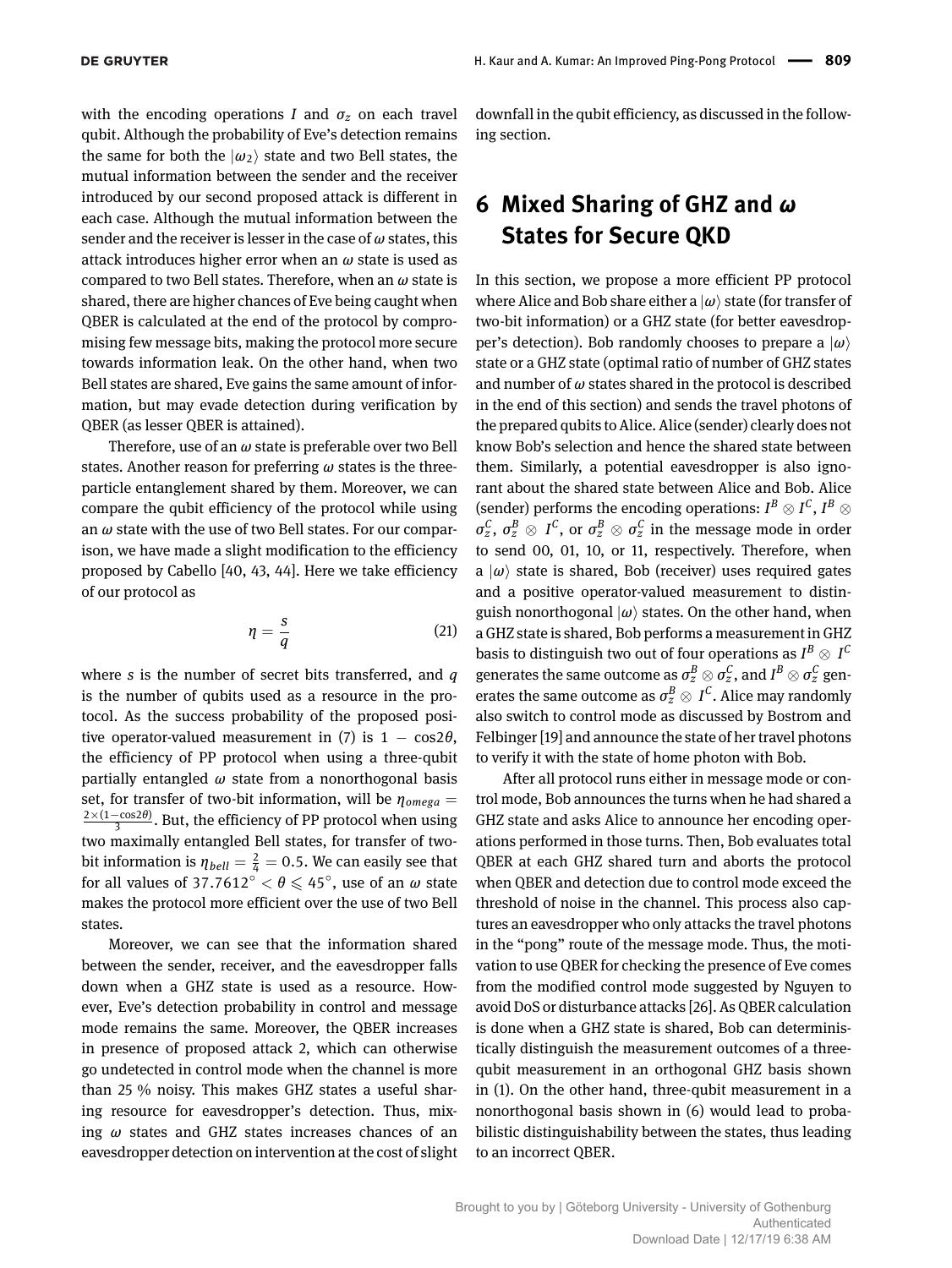$$
\eta_{mix} = \frac{2w(1 - \cos 2\theta)}{3(w + g)} = \left(\frac{w}{w + g}\right) \eta_{omega} \qquad (22)
$$

The above equation clearly shows that  $\eta_{mix} \leq \eta_{omega}$ . Now, for  $\eta_{mix}$  to be greater than  $\eta_{bell}$ ,  $\frac{w}{w+g} \geq \frac{3}{4(1-\cos 2\theta)}$ and therefore the minimum optimum ratio of "*w*" is to "*g*" for better qubit efficiency is

$$
(w: g)_{min} = \frac{3}{1 - 4\cos 2\theta} \tag{23}
$$

where 37.7612°  $< \theta \leqslant 45^{\circ}$ . Thus, we can adjust the number of GHZ states and *ω* states according to the value of *θ*, so as to achieve enhanced efficiency for our protocol.

Furthermore, we can utilise the above mixing strategy in a quantum dialogue fashion. When Alice wishes to send message bits (*k*, *l*) and Bob wishes to send message bits (*i*, *j*), then the following steps occur: Alice randomly prepares a GHZ state or an  $\omega$  state, performs  $S_{k,l}^{BC}$  on the travel qubits, and sends these qubits to Bob; Bob, in turn, performs  $S^{BC}_{i,j}$  on the qubits and sends them back to Alice. The same operations  $S^{BC}_{i,j}$  and  $S^{BC}_{k,l}$  are performed on travel photons of a GHZ state as that on the travel photons of an *ω* state as discussed in the article before. As only Alice knows the quantum state that is prepared, she performs the required measurement operations to find out the resultant bits  $(x, y)$ , which she announces publicly. This not only allows her to find out the message bits (*i*, *j*) sent by Bob, but also enables Bob to calculate the message bits  $(k, l)$  that Alice sent him [26].

### **7 Conclusion**

Our analysis shows the importance of partially entangled states such as  $|\omega\rangle$  states over three-qubit maximally entangled GHZ states and two qubit maximally entangled Bell states for transfer of two-bit information using PP protocol. Although the use of partially entangled  $|\omega\rangle$  states in the protocol involves distinguishing nonorthogonal states by positive operator-valued measurement, these states help us achieve higher qubit efficiency and increased security for the PP protocol. For example, Table 1 clearly shows that the protocol stands more secure against various eavesdropping operations, whenever an *ω* state is shared, as opposed to two Bell states. Further, Table 1 shows that the information shared between the sender and the receiver using a GHZ state is always very less as compared to the other two resources. Moreover, QBER increases for the proposed attack 2 (Tab. 1), where the control mode detection was lesser and an eavesdropper could easily evade detection in a more than 25 % noisy channel. Motivated by these results, we have shown that a mixed strategy involving mixed sharing of  $|\omega\rangle$  state and GHZ state makes the protocol even more secure against various eavesdropping attacks with a slight downfall in the protocol's qubit efficiency. In order to further enhance the efficiency, we have suggested incorporation of Nguyen's efficient proposal for a quantum dialogue protocol in PPP using partially entangled *ω* states.

It will be interesting to extend our protocol with the proposed modifications in control modes [32, 33] to witness the improvements in PPP using three-qubit nonmaximally nonorthogonal entangled states. Further, in the future, it will be of interest to find out and compare the usefulness of nonmaximally entangled |*ω*⟩ states over maximally entangled states in other quantum cryptography protocols.

**Acknowledgements:** The authors thank MHRD and IIT Jodhpur for providing the research facility.

### **References**

- [1] C. H. Bennett and G. Brassard, in: Proceedings of IEEE International Conference on Computers, Systems, and Signal Processing, New York 1985, vol. 175, p. 8.
- [2] N. Gisin, G. Ribordy, W. Tittel, and H. Zbinden, Rev. Mod. Phys. **74**, 145 (2002).
- [3] C. H. Bennett, G. Brassard, and D. Mermin, Phys. Rev. Lett. **68**, 557 (1992).
- [4] A. Ekert, Phys. Rev. Lett. **67**, 661 (1991).
- [5] D. Bruss, Phys. Rev. Lett. **81**, 3018 (1998).
- [6] A. Beige, B. G. Engler, C. Kutrsiefer, and H. Weinfurter, Acta. Phys. Pol. A **101**, 357 (2002).
- [7] G.-L. Long and X.-S. Liu, Phys. Rev. A **65**, 032302 (2002).
- [8] G.-L. Long and X.-S. Liu, arXiv:quant-ph/0012056v2 (2000).
- [9] F.-G. Deng, G. L. Long, and X. S. Liu, Phys. Rev. A **68**, 042317 (2003).
- [10] F.-G. Deng and G. L. Long, Phys. Rev. A **69**, 052319 (2004).
- [11] M. Lucamarini, and S. Mancini, Phys. Rev. Lett. **94**, 140501 (2005).
- [12] W. Zhang, D.-S. Ding, Y.-B. Sheng, L. Zhou, B.-S. Shi, et al., Phys. Rev. Lett **118**, 220501 (2017).
- [13] F. Zhu, W. Zhang, Y. Sheng, and Y. Huang, Sci. Bull. **62**, 1519 (2017).
- [14] J.-Y. Hu, B. Yu, M.-Y. Jing, L.-T. Xiao, S.-T. Jia, et al., Sci. Appl. **5**, e16144 (2016).
- [15] R. Qi, Z. Sun, Z. Lin, P. Niu, W. Hao, et al., Light Sci. Appl. **8**, 22 (2019).